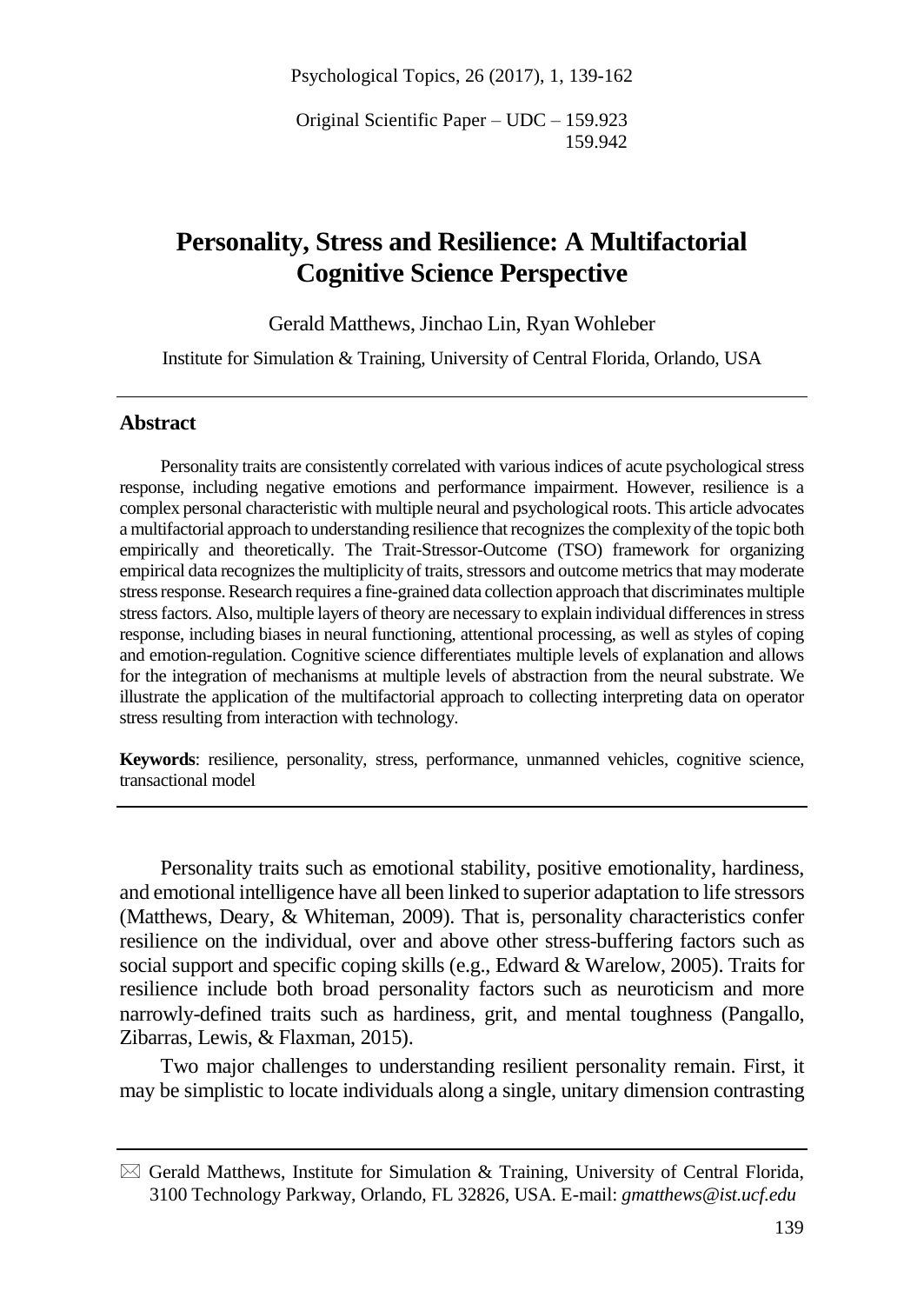resilience with stress vulnerability. We will make a case for a multivariate understanding of individual differences that recognizes the diversity of relevant traits, external stressors, and outcomes. Second, the processes that underpin individual differences may also be multifaceted. Psychobiological models have traditionally dominated theoretical accounts of individual differences in stress response, but cognitive processes are also critical (Matthews, 2008). A satisfactory theoretical account of resilient personality requires a cognitive science perspective to accommodate the different ways in which traits may influence and shape the stress process.

Some process-based accounts of resilience (Masten & Wright, 2009) focus on lifespan development. Over extended durations, adaptation to stress may be both a cause and a consequence of personality. By contrast, we focus on short-term adaptation to the demands of task performance environments. Traits function as fixed influences that interact with acute situational demands such as overload, time pressure, and failure, to affect neural and cognitive stress processes, and subjective and objective outcomes.

The article is structured as follows. First, we make the case for a multivariate perspective on resilience. Personality traits, stressors and outcomes are all diverse, and none can be reduced to a general "stress" factor. Next, we introduce the Trait-Stressor-Outcome (TSO) framework for organizing empirical findings on personality and resilience, in the context of acute stressful encounters, such as vehicle driving. We also describe a TSO perspective on the emerging field of resilience in managing automated technology. The TSO framework is not itself a theory of individual differences in resilience. We address the need for theory by identifying multiple levels of explanation for personality effects that can be accommodated within a multi-level cognitive science model. Traits are distributed across multiple types of process whose salience may vary across different stressors and outcomes.

#### **Personality and Resilience: Multifactorial Perspectives**

In the tradition of Selye's (1956) General Adaptation System, researchers remain prone to think of stress in unitary terms, such that various external stressors elicit a common psychophysiological stress response. Similarly, a general resilience trait might attenuate the stress response across different forms of challenge. However, the unitary perspective appears increasingly untenable (Matthews, 2016a). Next, we will make the case that resilience, external stressors, and response modalities should all be considered multifactorial.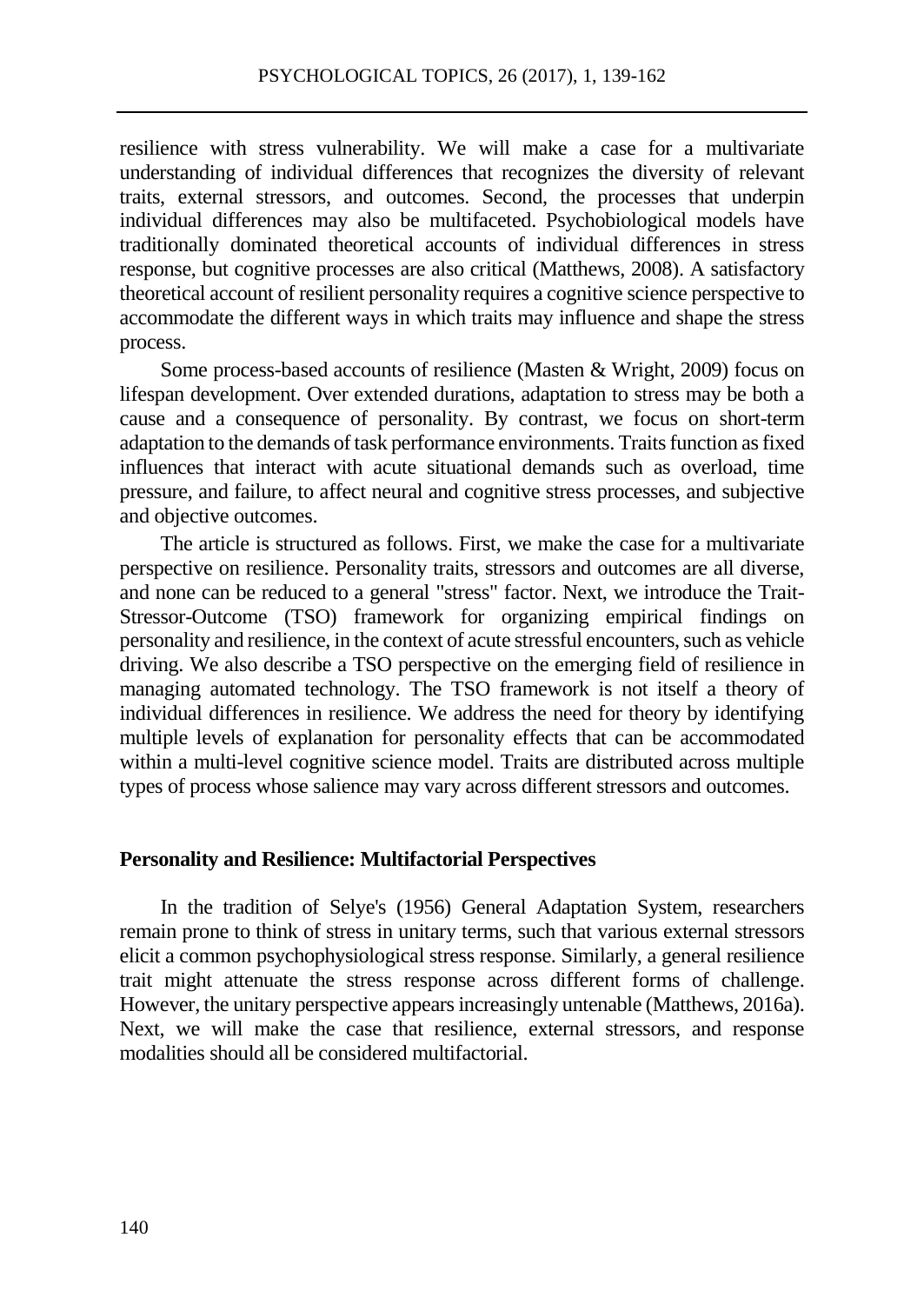# *Traits for Resilience*

Davydoff et al.'s (Davydov, Stewart, Ritchie, & Chaudieu, 2010) review of the resilience construct pointed out that "mental health research is currently hindered by the lack of a unified methodology and poor concept definition." Difficulties partly reflect the tension between viewing resilience as a stable trait versus a dynamic adaptive process. However, even trait definitions vary and numerous personality scales are used for assessment:

- *General negative affectivity scales.* The broad trait of neuroticism is associated with stress vulnerability and maladaptive coping (Carver & Connor-Smith, 2010); resilience can be identified with low neuroticism or emotional stability. High neuroticism is linked to numerous adverse health and wellbeing outcomes (Lahey, 2009; Matthews et al., 2009). However, an exclusive focus on negative affectivity may fail to capture elements of personality associated with personal growth following stressful events (e.g., Fredrickson, 2004). Over longer timespans, changes in neuroticism may result from exposure to life events (Sarubin et al., 2015).
- *Specialized resilience scales.* Following Kobasa, Maddi and Kahn's (1982) pioneering studies on hardiness, traits specifically associated with resistance to stress have been described. For example, the Connor and Davidson (2003) resilience scale includes items that ask the respondent to rate their ability to adapt to change and to bounce back after illness or hardship. These measures rely in part on the respondent's retrospective reports of success in overcoming stressful events (Davydoff et al., 2010). Similarly, within the Five Factor Model (FFM: McCrae & Costa, 2008), vulnerability (to stress) is one of several facets of neuroticism. A limitation is that such scales may reflect biases in retrospective appraisals of life events.
- *Determinants of resilience*. Numerous scales assess qualities believed to contribute to resilient personality, such as personal competence and acceptance of self and life (Ahern, Kiehl, Lou Sole, & Byers, 2006). In practice, resilience scales may incorporate ratings of such qualities along with retrospective stress reports (Davydoff et al., 2010). For example, facets of hardiness (Kobasa et al., 1982) include commitment to self and life domains, perceived control, and appraisal of stressful events as potentially beneficial challenges. Commitment, control and challenge may be important for personality even in the absence of stress. From the perspective of Five Factor Trait (FFT) theory (McCrae & Costa, 2008), such constructs are seen as characteristic adaptations acquired through developmental processes, which may mediate the influence of biologicallybased broad traits on stress response.In addition to personality, cognitive factors such as efficiency of executive processing may contribute to resilience (Panganiban & Matthews, 2014).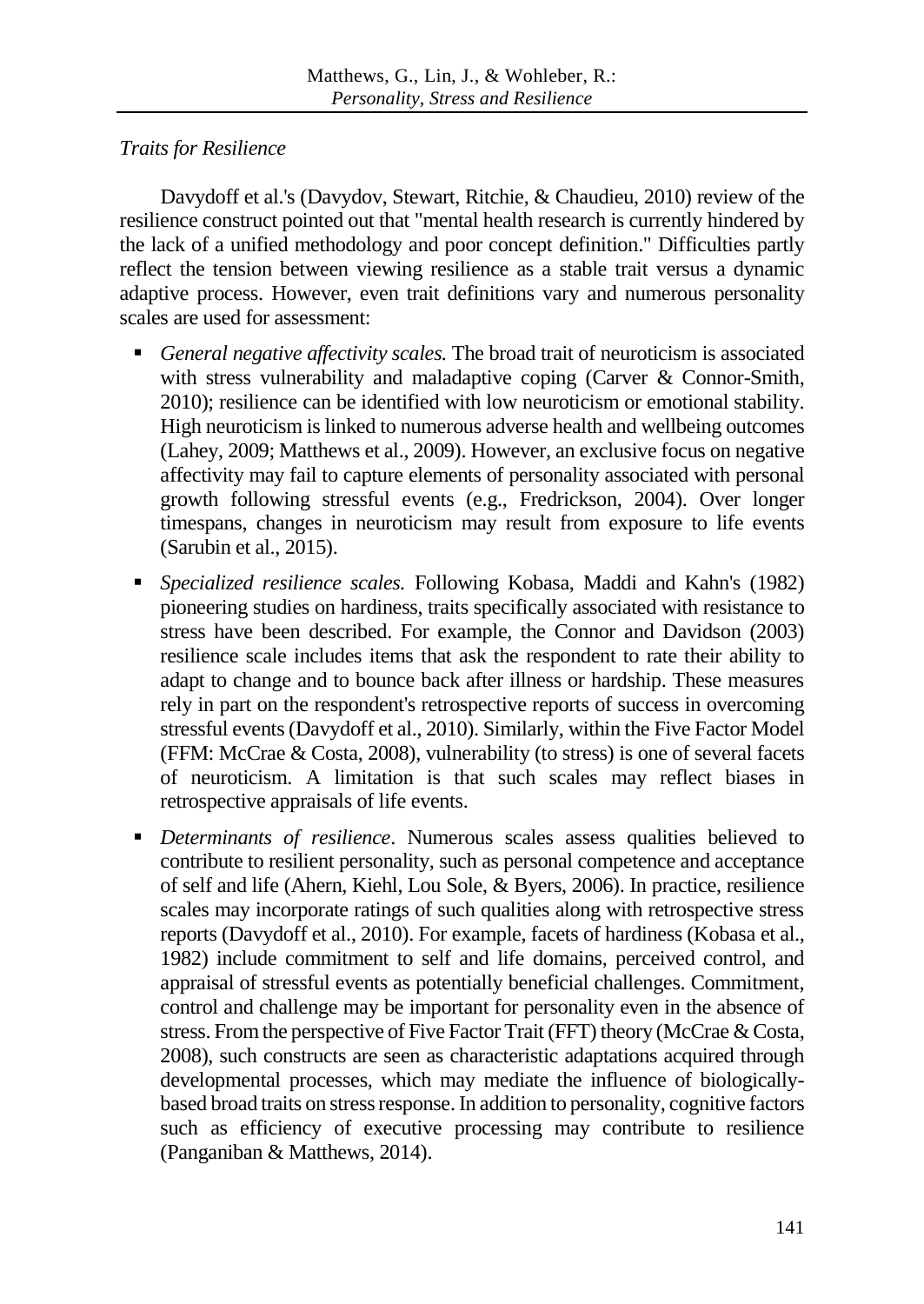This brief survey of traits for resilience suggests that finding the appropriate level of granularity for assessment within a specific context is essential. Neuroticism is important as a broad trait whose influence on affect generalizes across multiple contexts, but it is unlikely that individual differences in resilience can be reduced to this single trait. Traits such as hardiness (Maddi, 2016), emotional intelligence (Mikolajczak, Roy, Luminet, Fillée, & de Timary, 2007), and adaptive time perspective (Stolarski & Matthews, 2016) overlap with low neuroticism but also predict stress outcomes incrementally, with neuroticism controlled. Sometimes, working with contextualized traits is preferable. For example, a focus on test anxiety rather than neuroticism provides more insight into stress vulnerability in the classroom. However, if individual differences reflect numerous, separable influences, it may threaten the integrity of resilience as a unitary construct. At the extreme, it suggests resilience may be a formative construct – one in which multiple indicators influence the construct (Edwards & Bagozzi, 2000) - rather than a welldefined element of personality.

### *Diversity of Stressors*

Much of the literature on resilience and personality assumes that "stress" is a unitary construct, i.e., that resilient individuals cope effectively with diverse external stress factors ("stressors"). This assumption is crystallized in the psychobiological theory of neuroticism (Corr, 2009), in which stressors operate via a common pathway of activating brain punishment systems. However, research on human performance paints a very different picture of stressors. Effects of stressors such as loud noise, heat, time pressure, and negative feedback differ from one another in their impacts on information-processing (Matthews, Davies, Stammers, & Westerman, 2000). Hockey (1985) identified individual stressors with distinctive cognitive patternings, reflecting diverse effects on key cognitive constructs such as attentional selectivity and short-term memory. Thus, individual stressors have various and unique physiological and psychological impacts.

The moderator role of personality traits may vary across stressors also. For example, traits helpful in handling time pressure may not be relevant to dealing with social stress. The stressor-specificity approach was recognized best in Endler's multidimensional anxiety model (e.g., Endler, Parker, Bagby, & Cox, 1991). The model distinguishes separate dimensions of trait anxiety linked to four types of situations: social evaluation, physical danger, ambiguous situations, and daily routines. Correlations between scales for the four traits ranged from -.08 - .43 in Endler et al.'s (1991) data, confirming that resilience in one situation does not necessarily imply resilience in others. Such approaches are rather neglected in contemporary resilience research, although anxiety research recognizes different forms of evaluative threat, such as computer, sports and social anxiety (e.g., Zeidner & Matthews, 2005).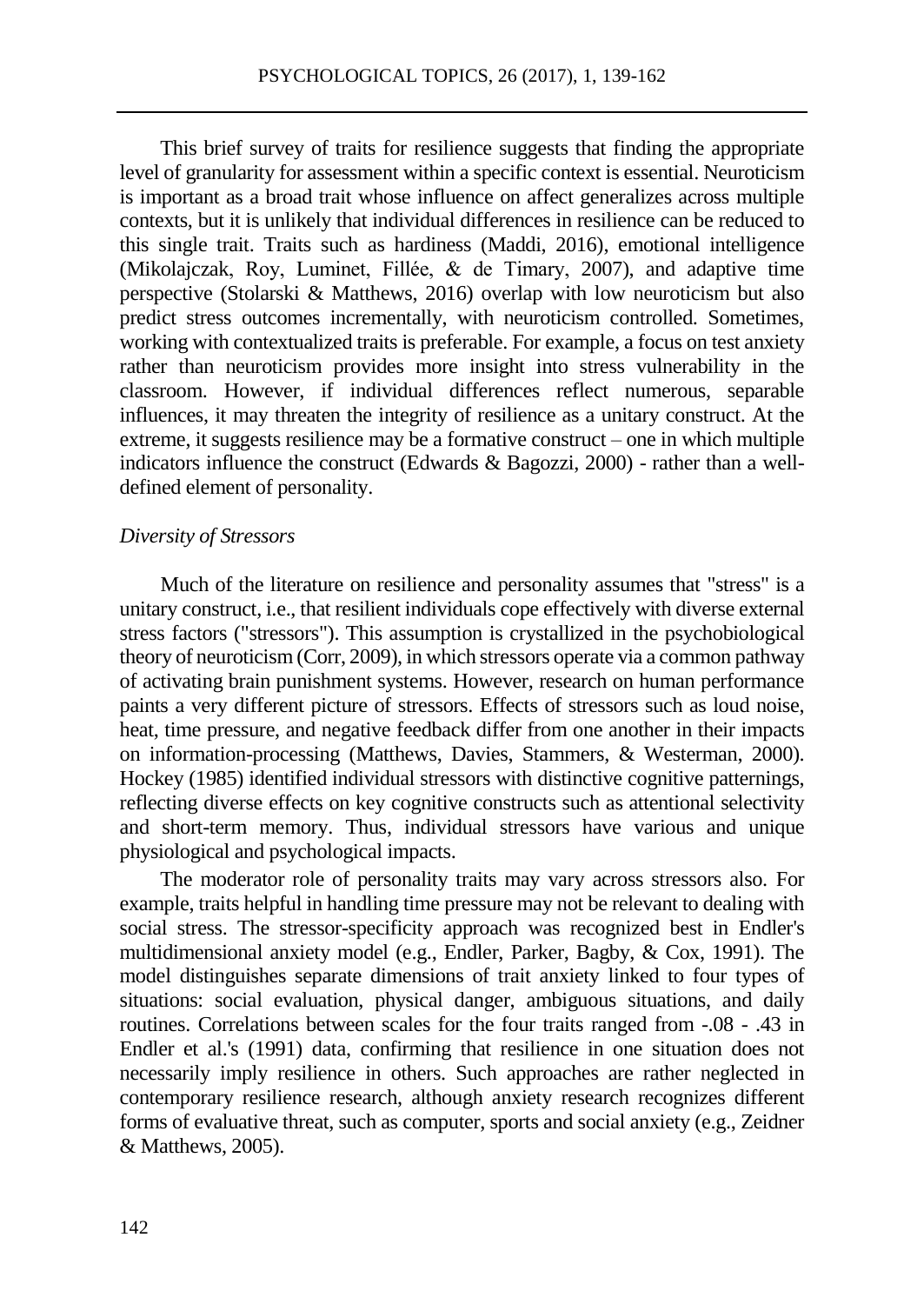## *Diversity of Stress Outcomes*

Acute and longer-term outcomes investigated in resilience research are also multifarious. Contributing to the lack of concept definition, research has been conducted in very diverse domains (see Reich, Zautra, & Hall, 2010) including child development, life stressors, traumatic stress, emotional disorder, and acute response to laboratory stressors. Each domain has its own outcome criteria. In the human performance context, outcomes may include psychophysiological stress response, subjective stress and fatigue, workload, task motivation, response speed, response accuracy, and task persistence (Matthews et al., 2000). These broad categories may be further subdivided; subjective stress can be assessed in terms of near-independent dimensions of distress, task disengagement, and worry (Matthews, 2016a).

The adaptive significance of this multiplicity of outcomes can be hard to gauge (Matthews, Zeidner, & Roberts, 2002). The discomforts of stress, such as experiencing negative emotions, may be adaptive if the person regulates the emotion effectively in the short term, or grows from the experience in the longer term. Assessing multiple outcomes affords a more detailed picture of response patterns, and how they vary in individuals (Matthews, 2016a).

The multiplicity of outcome measures is also problematic for the modern conception of validity enshrined in the AERA/APA/NCME (1999) standards. Traditionally, validity was conceptualized as a static property of the test itself, without reference to the context for assessment (Goodwin & Leech, 2003). By contrast, the modern interpretation is that validity reflects an evaluation of the evidence of a proposed interpretation of a test score, in relation to some intended use of the test. Given the diversity of usages of resilience assessments, a given scale may be valid in some contexts but not others. For example, a scale might be valid for predicting performance failure under stress, but not for predicting mental health issues.

Validation requires a theoretical argument to support test score interpretation: e.g., use of scales to predict performance under stress should refer to informationprocessing theory. There is an important role for cognitive neuroscience, but a purely neurological approach fails to capture the acquired self-knowledge and contextualized skills that also shape individual differences in adaptation to stress (Wells & Matthews, 2015). We will return to the issue of how best to capture multiple levels of theory after first addressing the diversity of relevant stress factors.

## **The Trait-Stressor-Outcome (TSO) Model for Resilience**

Theories cannot be adequately built and tested without a systematic understanding of the relevant empirical data. A basis for resilience theory is the Trait-Stressor-Outcome (TSO) model illustrated in Figure 1. It recognizes that individual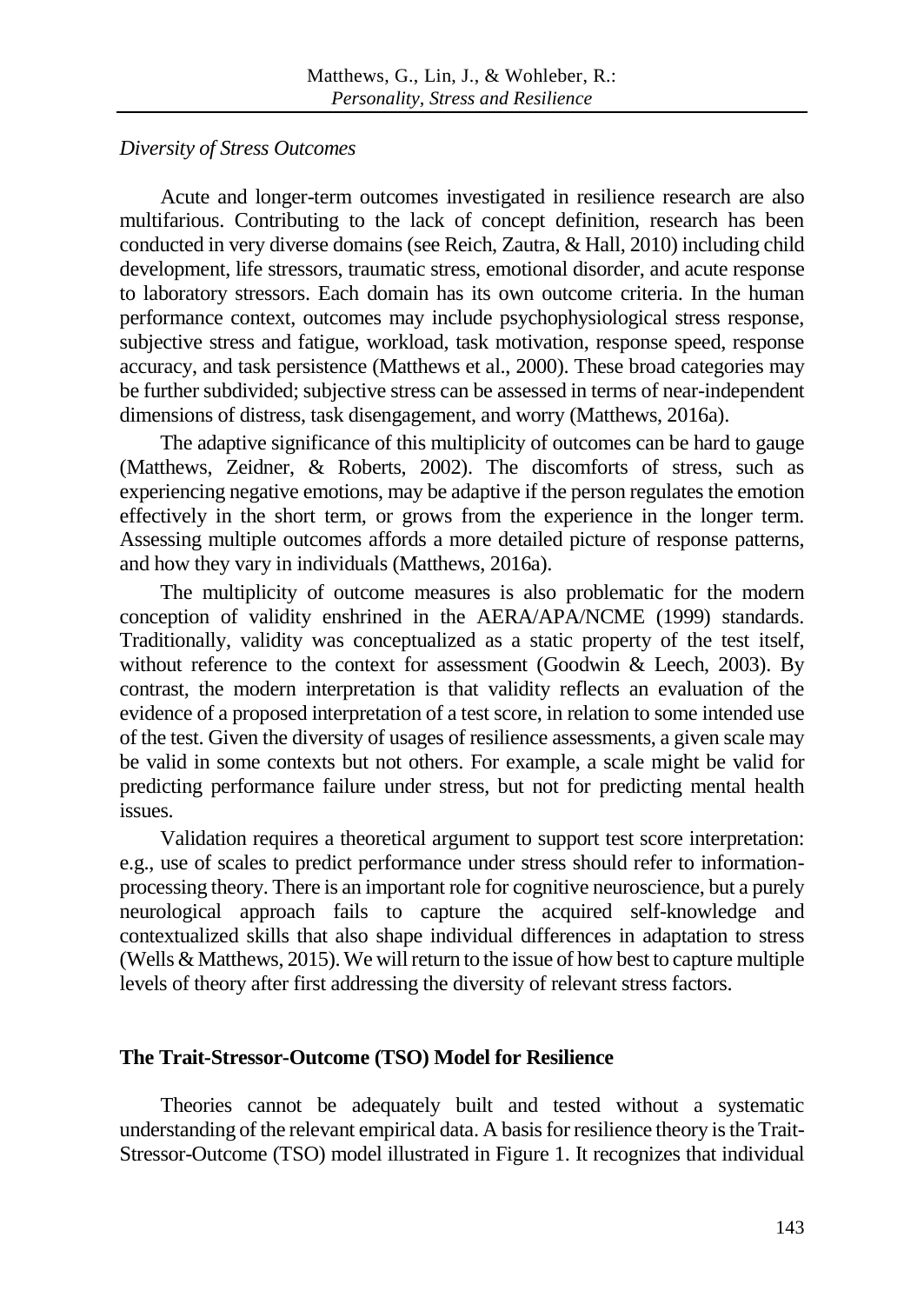differences in stress vulnerability reflect multiple types of trait including broad superfactors (e.g., neuroticism), specialized general resilience traits (e.g., hardiness), emotion-regulation traits (e.g., emotional intelligence), and contextualized traits (e.g., test anxiety). These traits moderate the impact on the stress process of multiple external stressors, such as environmental stressors (e.g., loud noise), social stressors (e.g., loss of social role), somatic stressors (e.g., pain), cognitive stressors (e.g., high workload), and self-regulative stressors (e.g., self-criticism). Finally, outcomes, over short durations, include subjective stress (e.g., anxiety), physiological response (e.g., cardiac acceleration), behavioral coping (e.g., avoiding a feared situation), social behaviors (e.g., seeking help), and performance changes (e.g., increased error rate). The figure emphasizes the challenge of mapping the space that defines resilience, especially as categories may be further subdivided. Each "mini-cube" defined by a specific trait, stressor, and outcome might be set to zero (no effect on the outcome) or to a value representing a change in the outcome variable associated with a trait  $\times$ stressor interaction. Different configurations are possible. For example, if neuroticism is truly a master trait for resilience, we would see a mostly active slice through the TSO space, indicating that neuroticism moderates the impact of most stressors on most outcomes. Conversely, if resilience effects are highly specific, we would see an irregular sprinkling of small activated volumes throughout the larger space.

We could expand the model to four dimensions –Time-Trait-Stress-Outcome  $(T<sup>2</sup>SO)$  – to accommodate the temporal dynamics of individual differences. For example, work activities that impose excessive cognitive demand might elicit acute emotional distress, but burnout in the long term, with different traits predicting the different outcomes. Here, we keep the primary focus on individual differences in acute stress response.



Figure 1. *Illustration of the TSO Framework*

**Traits**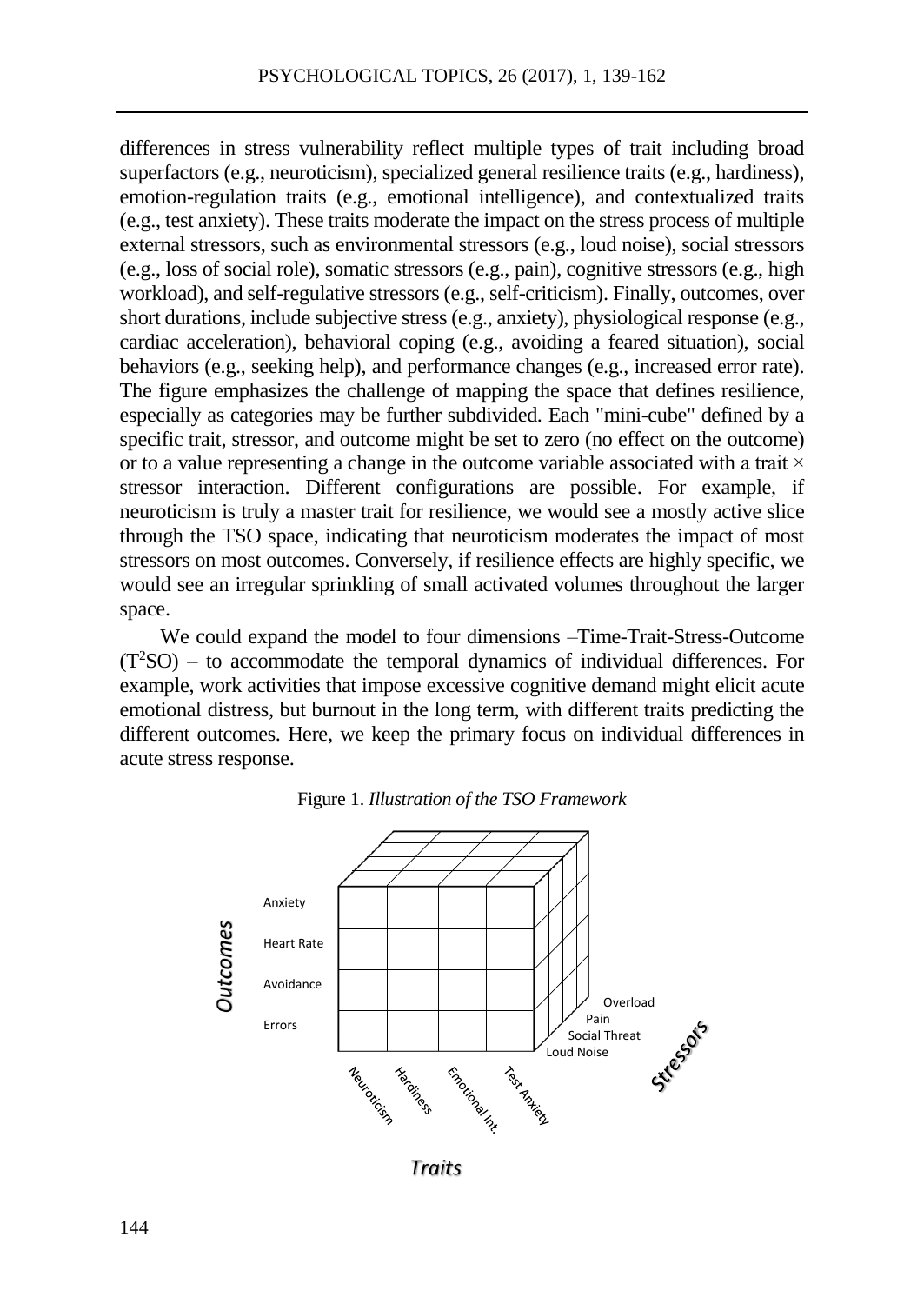# *Application to Driver Stress Vulnerability*

Studies of vulnerability and resilience to the demands of vehicle driving (Matthews, 2001) illustrate the TSO perspective. Driving is frequently stressful, and outcomes include increased accident risk. However, "driver stress" covers various interactions between the driver and the traffic environment. Drivers vary in what events elicit stress, and stress reactions take a wide variety of forms ranging from subjective anxiety to objective behaviors such as aggressive driving.

Psychometric studies discriminate multiple distinct traits that moderate the stress process. The Driver Stress Inventory (DSI: Matthews, Desmond, Joyner, & Carcary, 1997) assesses dimensions of dislike of driving, aggression, hazardmonitoring, sensation-seeking, and fatigue-proneness. These traits correlate moderately with the FFM, but are more predictive of driving-related outcomes (Matthews, 2002). Validation efforts have centered on prediction of subjective stress, performance measured in simulator driving, and real-world criteria including crash involvement and convictions (Matthews, Tsuda, Xin, & Ozeki, 1999).

Associations between traits and outcomes are moderated by situational factors. That is, individuals possessing different traits are reactive to different types of driving encounter. For example, people high in dislike of driving respond strongly to disruption of vehicle control, fatigue-proneness moderates responses to longduration driving, and aggressive drivers react adversely to being impeded by other drivers (Matthews, 2001). Thus, loss of safety may result from congruence between personality and stressors, as in the anxious (high dislike) driver who becomes distracted on an icy road, or the aggressive driver who responds to a driving cutting in front by tailgating.

Driver stress is also expressed through multiple outcome variables. Drivers experience different forms of subjective stress according to their personality. Dislike of driving promotes distress and worry, aggression leads to anger, and fatigueproneness is associated with task disengagement (Matthews, 2002), although dislike and aggression sometimes relate to multiple dimensions (Emo, Matthews, & Funke, 2016). Similarly, simulator studies link certain DSI traits to characteristic styles of driving under stress (Matthews, 2002). Dislike is associated with impairments in attention and vehicle control, which may reflect the impact of worrying when stressed. Aggression is associated with faster driving only in the presence of other traffic.

The TSO framework emphasizes the multiplicity of constructs that must be accommodated within an account of driver resilience. Various traits may confer resilience but their relevance depends on which stressors are present, and they may differ in the outcomes they impact. The TSO framework organizes empirical data on individual differences in stress response, but it is not a theory of individual differences in the stress process. Figure 2 shows the TSO perspective on driver aggression (Emo et al., 2016). The transactional theory of driver stress (Matthews,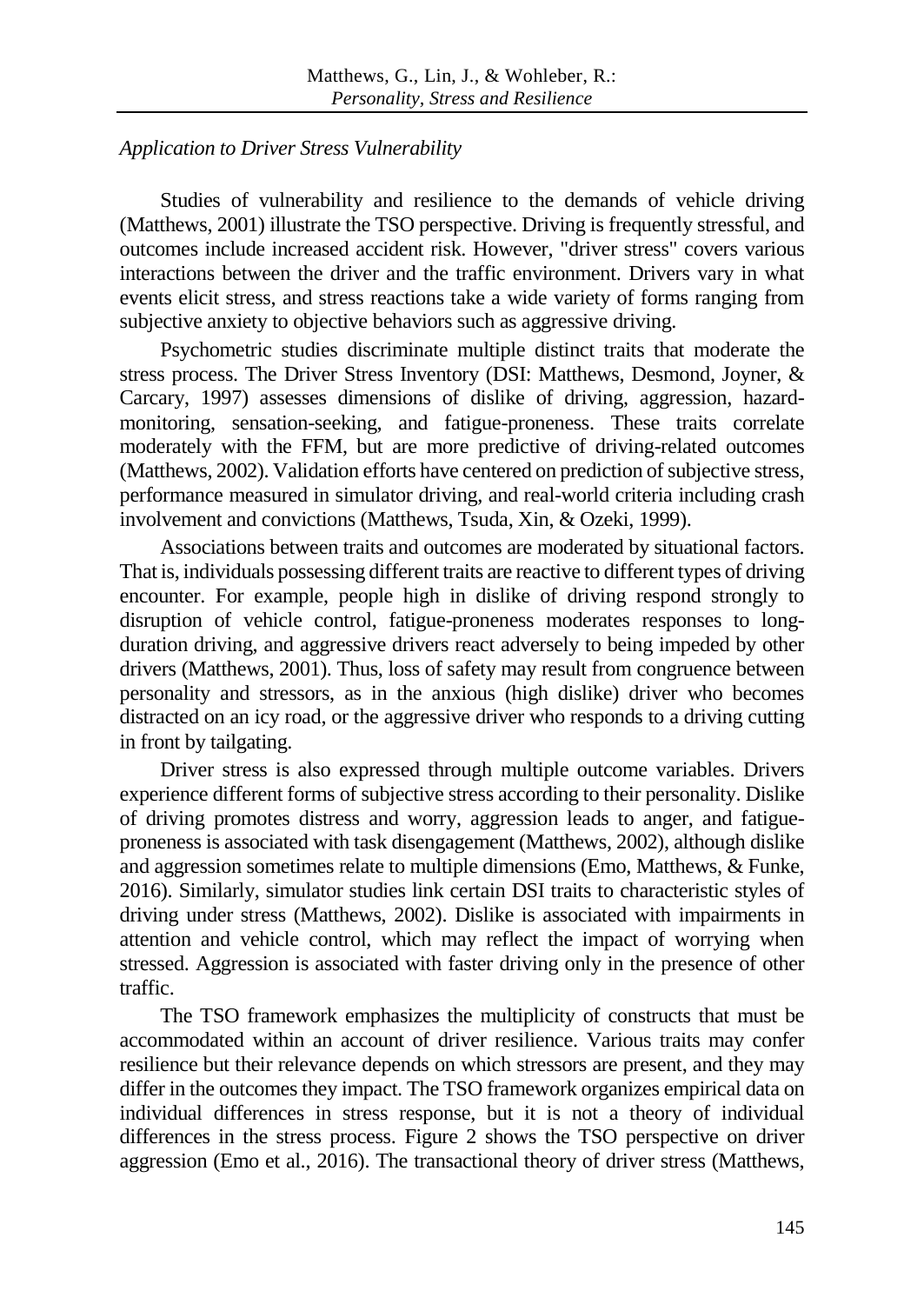2002) proposes that cognitive processes intervene between traits, stressors and outcomes, as in Lazarus' (1999) theory of stress and emotion. Traits and stressors interact to bias appraisals of traffic events and choice of coping strategies. Thus, aggressive drivers are prone to appraise the actions of other drivers as hostile. They choose confrontive strategies to cope with this essentially social stressor such as gesturing, honking the horn, and tailgating. They may also brood on thoughts of retribution and justice (Roseborough & Wiesenthal, 2014). This constellation of biased cognitive processes potentially elicits a variety of outcomes, depending on context, including subjective anger and other expressions of stress, and dangerous behaviors that may increase crash risk.

The T<sup>2</sup>SO perspective additionally recognizes the differing timecourses of stress processes and outcomes, consistent with the dynamic conceptualization of stress in the transactional model (Lazarus, 1999). The broken lines in Figure 2 indicate feedback processes that may operate over different durations. Over periods of seconds, the person may recognize their own anger and self-regulate, for example, to make a deliberate attempt to cool down. Over multiple trips, the driver may regulate the external environment to mitigate aggression, for example, by avoiding congested routes. Over years, personality itself may change, shaped by the accumulation of events. Perhaps living in New York raises aggressiveness to match the habitually confrontive nature of driving in the metropolis.



Figure 2. *Driving Aggression and Stress within the TSO Framework*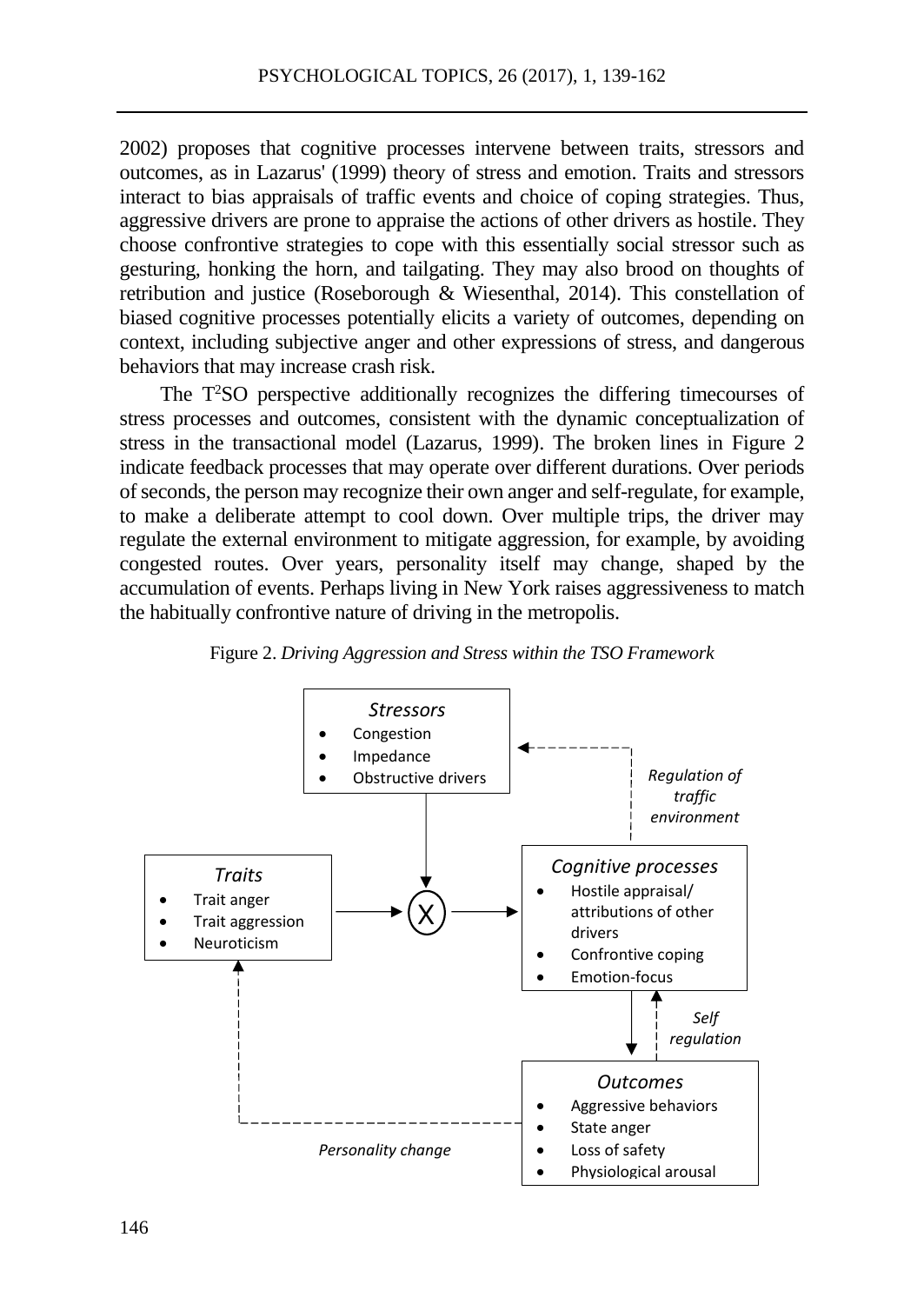## **Resilience in Unmanned Vehicle Operation**

Resilience traits may be expressed within the broad domain of interaction with information technology. Working with computers, robots and software agents may be stressful for various reasons, including the cognitive challenge of understanding the system, concerns about personal competence and performance effectiveness, and the frustrations of using poorly-designed interfaces (Klein, Moon, & Picard, 2002; Powell, 2013). The technology domain also illustrates how stress can be a moving target for research, given that demands on the operator are rapidly changing as hardware and software become more sophisticated. Advances in sensor engineering and artificial intelligence will increasingly require the human to interact with autonomous machines, challenging the operator's ability to understand machine functioning, to assign trust appropriately, and to handle intelligent feedback from the machine (Matthews et al., 2016).

The TSO framework suggests ways of identifying key factors for resilience within this context. Table 1 lists some of the traits, stressors and responses that may be critical for human-machine interaction. Some of these factors are general in nature, applying to various domains. These include broad resilience and vulnerability traits such as hardiness and neuroticism, as well as stressors such as cognitive overload. On the outcome side, standard subjective and physiological response metrics can be secured as in other contexts.

| <b>Traits</b>       | <b>Stressors</b>    | <b>Outcomes</b>                            |  |
|---------------------|---------------------|--------------------------------------------|--|
| General factors     |                     |                                            |  |
| Neuroticism         | Cognitive overload  | Subjective stress                          |  |
| <b>Hardiness</b>    | Time pressure       | Physiological response                     |  |
|                     | Perceived failure   |                                            |  |
| Contextual factors  |                     |                                            |  |
| Computer anxiety    | Interface design    | Slow performance<br>Suboptimal reliance on |  |
| Computer skills and | Machine malfunction |                                            |  |
| experience          |                     | machine                                    |  |
| Trust in machines   |                     | Neglect of task                            |  |
|                     |                     | <b>Errors</b>                              |  |

| Table 1. Multiple Stress Factors for Human-Machine Interaction within |  |
|-----------------------------------------------------------------------|--|
| <i>the TSO Framework</i>                                              |  |

Domain-specific traits are also important in human-computer interaction. Resilient individuals may be low in computer anxiety, as well as possessing high levels of skills and experience that support more effective coping with challenges. Trust in machine functioning may mitigate concerns about technology (Schaefer & Scribner, 2015). Both excessive and insufficient trust may be maladaptive. Excessive trust may be stress-reducing in the short-term, but liable to elicit stress response after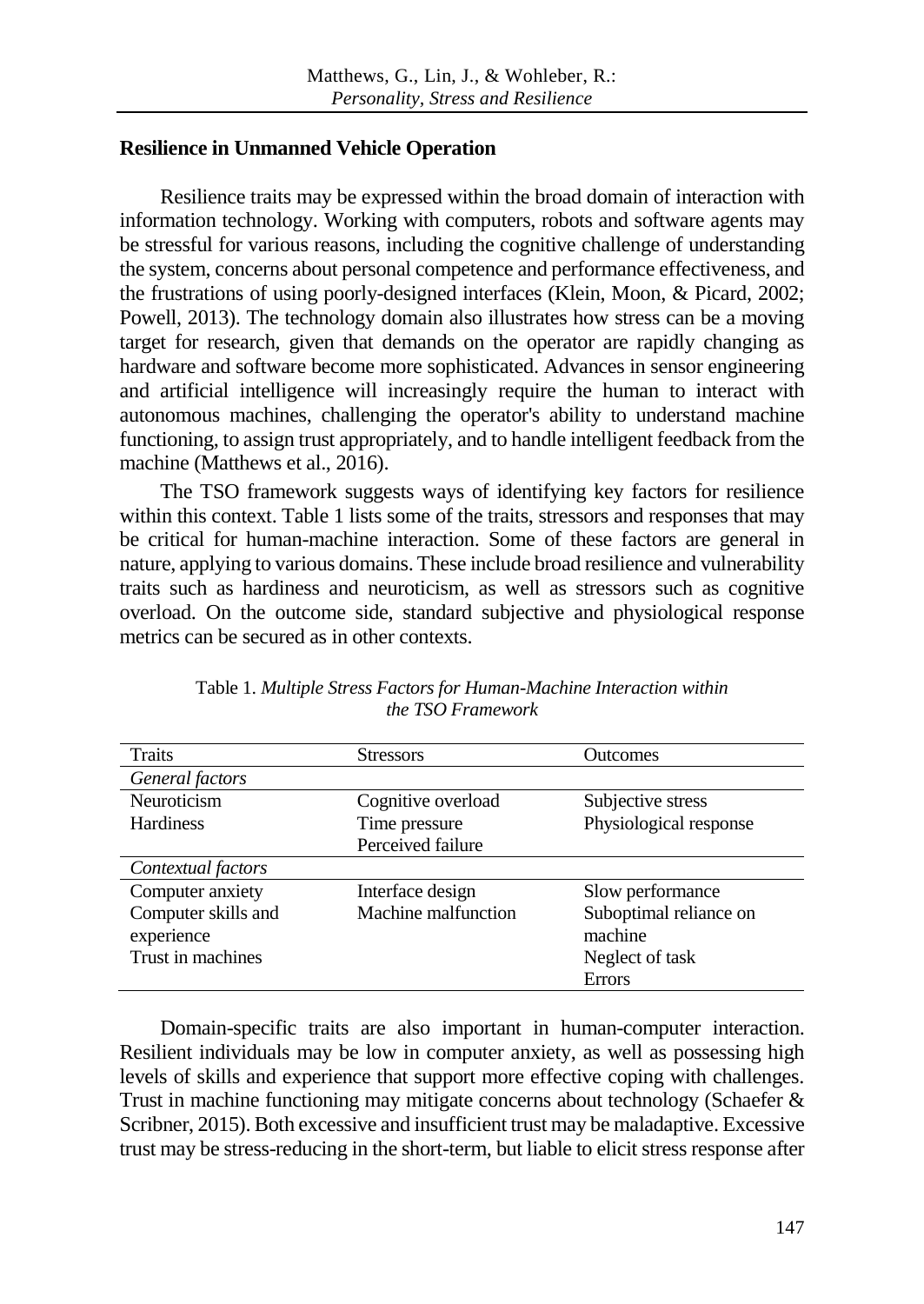a time delay, as the consequences of undetected machine failures become apparent (an example of the T<sup>2</sup>SO perspective). Similarly, interface features such as displays that are hard to interpret, unresponsive controls, and lack of critical information are domain-specific stressors (e.g., Guznov, Matthews, Funke, & Dukes, 2011).

Assessment of behavioral outcomes of stress, broadly reflecting impaired performance in operating the machine, requires task-specific metrics such as speed and error measures. More subtly, stress response may take the form of neglect of subtasks or activities, which may accompany fatigue. Where the computer system includes automation, stress may be reflected in over- or under-reliance on the computer. For example, a factor in the 2009 Air France 447 crash into the Atlantic Ocean was the pilots' failure to react appropriately to repeated stall warnings from the autopilot. The exact causes of the pilot error are unknown but the voice recorder indicated escalating stress and panic as the operational situation deteriorated (Bureau d'Enquêtes d'Analyses, 2011).

## *Multi-UAV Operation: Predictors of Subjective and Physiological Stress Response*

Wohleber, Matthews, Reinerman-Jones, Panganiban, and Scribner (2015) incorporated TSO principles into a study of resilience during a simulated Unmanned Aerial Vehicle (UAV) task. Participants (*N=*70) directed multiple UAVs to target locations shown on a map display, and monitored their status. The study investigated predictors of subjective and objective stress response during performance, in two different stressful conditions. Multiple constructs for each type of factor were as follows:

- *Traits*. *Hardiness* was assessed using Bartone's (2006) scale, which assesses overall hardiness and three sub-scales of commitment, challenge, and control. Importantly, hardiness appears to be distinct from low neuroticism: a metaanalysis (Eschleman, Bowling, & Alarcon, 2010) estimated the population correlation between hardiness and neuroticism to be -.44. *Grit* was measured using Duckworth and Quinn's (2009) scale which includes items on participants' capacity to sustain both effort and interest in demanding activities. Stress vulnerability was measured using the *Anxious Thoughts Inventory (AnTI*: Wells, 2008*)*, which includes subscales for social worry, health worry, and metaworry. The AnTI is unique among trait anxiety scales because it assesses metacognitions of worry, such as being prone to worry about one's own negative thoughts. Metacognitions may be especially influential in promoting and maintaining clinical anxiety (Wells, 2008).
- *Stress*. Two stressors known to elevate subjective distress (Panganiban & Matthews, 2014) were manipulated independently, within-subjects. One was cognitive overload, induced by increasing task difficulty (e.g., number of UAVs controlled). The second was non-contingent negative feedback: messages in a chat window stated that the person was performing badly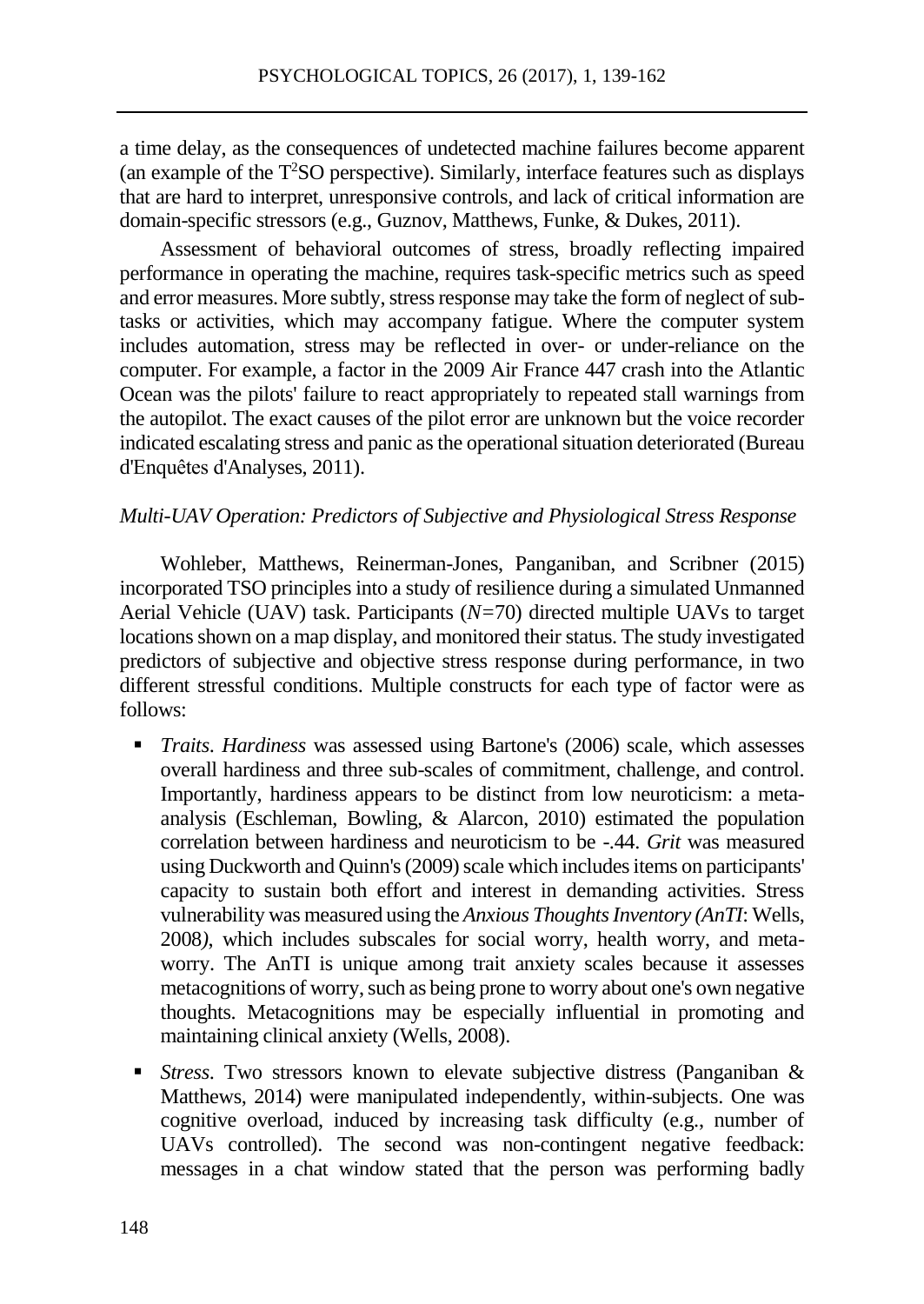(irrespective of actual performance). Each stressful task run was preceded by a control run with no stressor.

 *Outcomes*. Subjective stress state was assessed with the short version of the *Dundee Stress State Questionnaire* (DSSQ: Matthews, 2016a; Matthews, Szalma, Panganiban, Neubauer, & Warm, 2013) which measures task engagement, distress, and worry. In addition, a battery of psychophysiological measures was recorded, including the electroencephalogram (EEG), electrocardiogram (ECG), cerebral bloodflow velocity (CBFV), and regional blood oxygenation saturation  $(rSO<sup>2</sup>)$  in the forebrain. These measures (see Matthews, Reinerman-Jones, Barber, & Abich, 2015), are sensitive to several factors influencing task demands, including multi-tasking, signal discriminability, and time pressure.

We focused on stress reactivity, i.e., subjective and objective responses to the two stress manipulations. At the physiological level, both manipulations elicited increased spectral power density in high-frequency EEG bands (beta and gamma), together with changes in heart rate variability (HRV). This response pattern suggested induction of "cognitive" stress rather than autonomic arousal, perhaps reflecting concerns about performance. The two manipulations were distinguished by subjective state data. Both elevated distress, but negative feedback also lowered task engagement, suggesting that the failure messages were demotivating.

The resilience traits were generally stressor-specific in their predictive validity, with the exception of grit which predicted a reduced distress response to both stressors. The hardiness scales dissociated across stressors. Challenge predicted higher task engagement and lower distress in response to overload, but was unrelated to response to negative feedback. Task engagement was generally higher during overload than during negative feedback, suggesting that the former stressor was more likely to provoke individual differences in interpreting the stressor as a challenge to be confronted through effort and task-focus. By contrast, control was related to responsivity to negative feedback but not overload; high control was associated with lower distress and worry. The third hardiness factor, commitment, tended to be more strongly associated with overall subjective state – higher engagement and lower distress and worry – than with responsivity to the stressors.

The stress vulnerability traits assessed by the AnTI (Wells, 1994) were also specific to negative feedback, consistent with their link to self-regulative processing. The AnTI traits predicted the worry but not the distress response, showing selectivity of outcome. The AnTI traits also predicted EEG response to negative feedback, tending to be associated with lower theta and higher gamma power. This response pattern may reflect poorer emotion-regulation (Tolegenova, Kustubayeva, & Matthews, 2014).

In sum, the study shows the limits of treating resilience as a unitary personality trait. Each resilience trait broadly correlated with lower "stress", but they appeared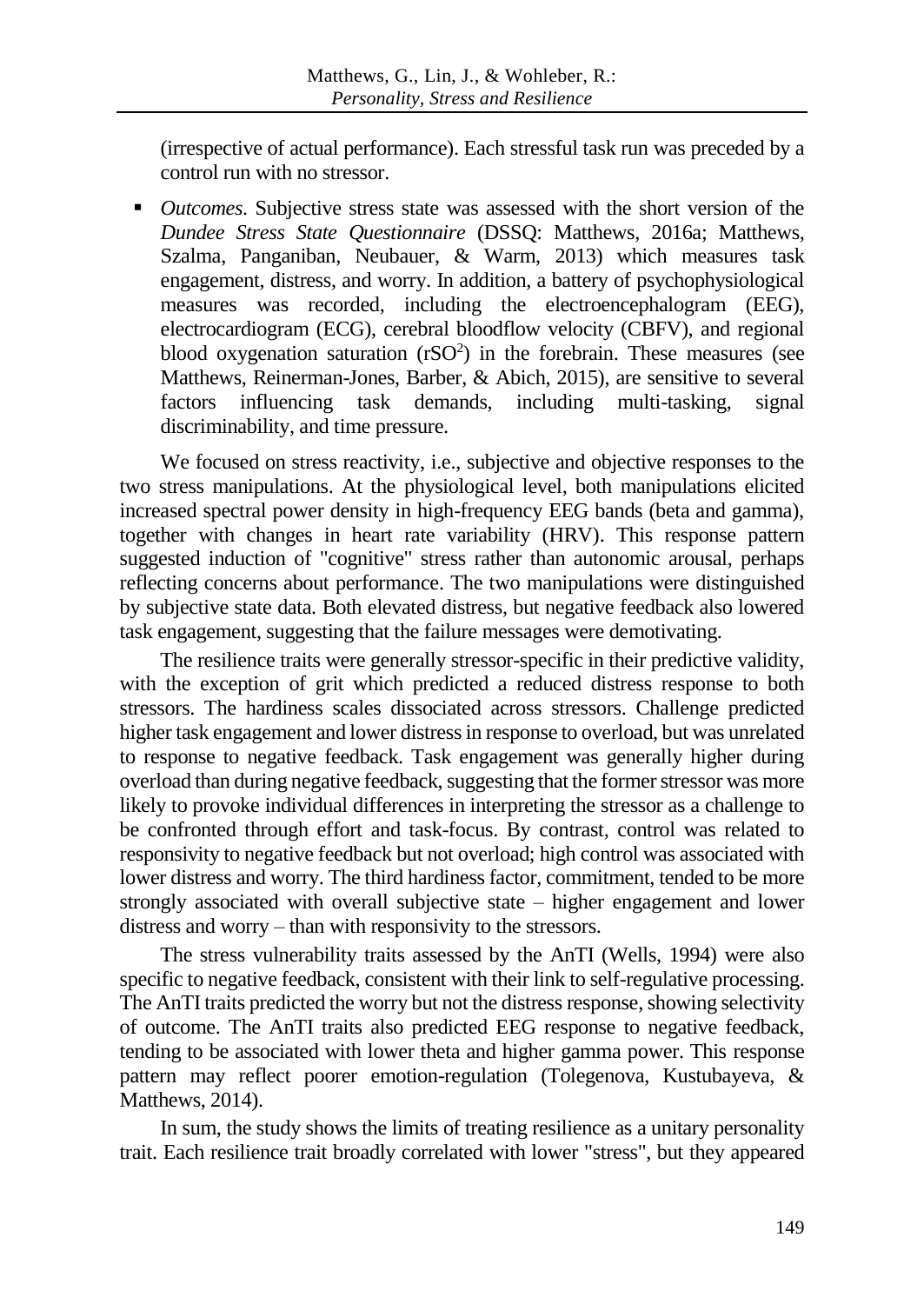to play somewhat different roles in the stress process, depending on the stressor and the outcome measure.

# *Multi-UAV Operation: Performance Outcomes*

Using a different simulation, Lin et al. (2015) investigated predictors of subjective stress and performance when multiple UAV operation was supported by automation of several operator functions, including routing the UAV to a target location, and discriminating ground targets from non-targets. A TSO perspective groups stressor factors thus:

- *Traits*. Saucier's (2002) adjectival markers for the FFM assessed general personality. In performance studies, neuroticism typically correlates with DSSQ distress and worry, whereas conscientiousness and agreeableness predict higher task engagement (depending on task demands). We also measured relevant computer skills and interest, interest and participation in leisure video gaming. Previous studies (e.g., Cummings, Clare, & Hart, 2010) suggest video gaming expertise may transfer to UAV operation.
- *Stressor*. Only a single stressor was manipulated, between-subjects; cognitive demands. The simulation includes nine sub-tasks. Event rates on five of these were manipulated to create higher and lower levels of demand. The demands of two surveillance sub-tasks were held constant to provide performance metrics. Here, we focus on the more demanding of the two sub-tasks which required the participant to discriminate degraded images of friendly and hostile tanks, which differed slightly in their appearance. An automated targeting decision aid highlighted likely hostile tanks, but the participant could over-ride the automation's recommendation. (The study also manipulated level of automation /LOA/, but this factor was not conceptualized as a stressor).
- *Outcomes*. As in Wohleber et al. (2015), the DSSQ assessed multiple subjective dimensions, though psychophysiological measures were beyond the scope of the study. In addition, several performance measures were secured from the surveillance subtasks, including overall accuracy in identifying targets, neglect of the task (failure to initiate target search), and reliance on automation. Reliance reflected the percentage of trials on which the participant followed the recommendation from the automated aid, as opposed to over-riding it to make a different decision. Optimal reliance would follow the reliability of the automation, which was set to 80%.

The cognitive demand manipulation was successful in increasing distress, without lowering task engagement, as well as in impairing performance. Table 2 shows selected correlations between trait measures and post-task DSSQ scores, based on a re-analysis of Lin et al.'s (2015) data. As in Wohleber et al.'s (2015) study, none of the traits for resilience predicted all subjective stress outcomes in all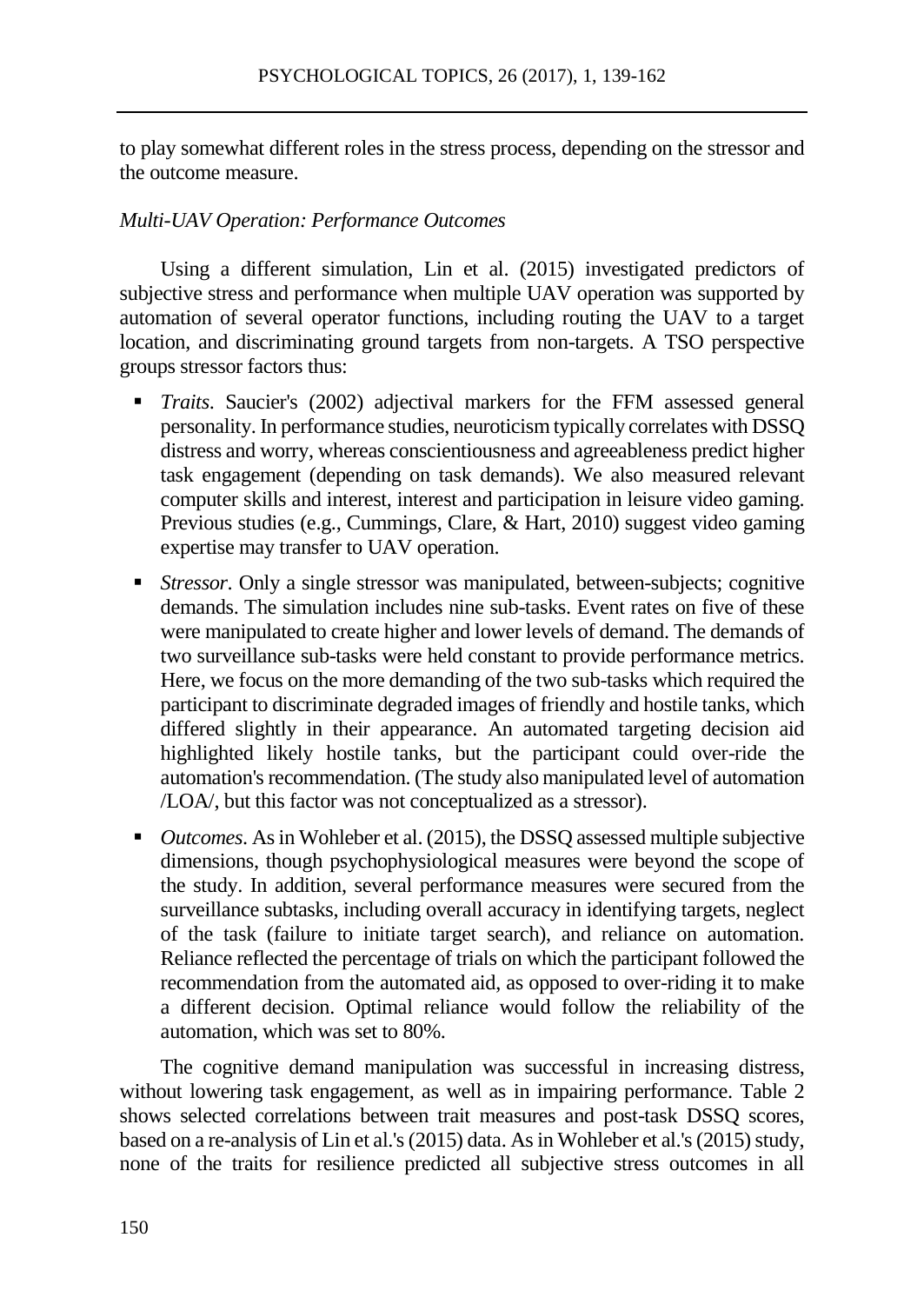conditions. Some traits predicted state irrespective of cognitive demand. Individuals higher in neuroticism and lower in agreeableness and conscientiousness tended to be higher in distress, consistent with previous findings (Matthews et al., 2013). Individuals with greater experience of video gaming, and higher self-rated expertise, were more engaged with the task. Correlations were highest for involvement in first person shooter (FPS) games such as *Call of Duty*. In addition, complacency about automated technology was associated with resilience as expressed in lower distress and worry.

| <b>Correlation Consistent Across Experimental Conditions</b> |            |           |  |  |
|--------------------------------------------------------------|------------|-----------|--|--|
| Variable pair                                                | $r(N=101)$ |           |  |  |
| Neuroticism - Distress                                       | $21*$      |           |  |  |
| Agreeableness – Distress                                     | $-.24*$    |           |  |  |
| Conscientiousness - Distress                                 | $-.27***$  |           |  |  |
| Complacency – Distress                                       | $-.31***$  |           |  |  |
| FPS gaming expertise - Task engagement                       | $.23*$     |           |  |  |
| FPS gaming experience – Task engagement                      | $.23*$     |           |  |  |
| Complacency - Worry                                          | $-.25*$    |           |  |  |
| Correlation Varying Across Experimental Conditions           |            |           |  |  |
|                                                              | Lower      | Higher    |  |  |
| Variable pair                                                | demand     | demand    |  |  |
|                                                              | $r(N=50)$  | $r(N=51)$ |  |  |
| Conscientiousness - Task engagement                          | $-.07$     | $.43***$  |  |  |
| Neuroticism – Worry                                          | $.32*$     | .07       |  |  |

Table 2. *Trait-Outcome Correlations in a Multi-UAV Simulation Study (Lin et al., 2015)*

\**p*<.05; *\*\*p*<.01.

By contrast, additional roles for FFM traits were shown when data were analyzed separately for the two cognitive demand conditions. Conscientiousness was associated with task engagement only under higher demand conditions, consistent with the view that traits for determined effort may come to the fore when the going gets tough (Duckworth & Quinn, 2009). Neuroticism correlated with worry only in the lower demand condition. This finding may reflect the tendency for higher cognitive demands to suppress worry as attention is forced outwards towards task stimuli (Matthews et al., 2002). A similar moderating role for task demands was found in driver stress (Matthews, 2002).

The other class of outcome was performance data (Lin et al., 2015). Video gaming expertise and experience were generally associated with superior performance (with minor variation across the two conditions). In the whole sample FPS gaming expertise correlated with greater accuracy (*r=*.32, *p*<.01), less neglect  $(r=-.25, p<.05)$ , and greater reliance on automation  $(r=.26, p<.05)$ . These associations might reflect transfer of cognitive skills from gaming to the UAV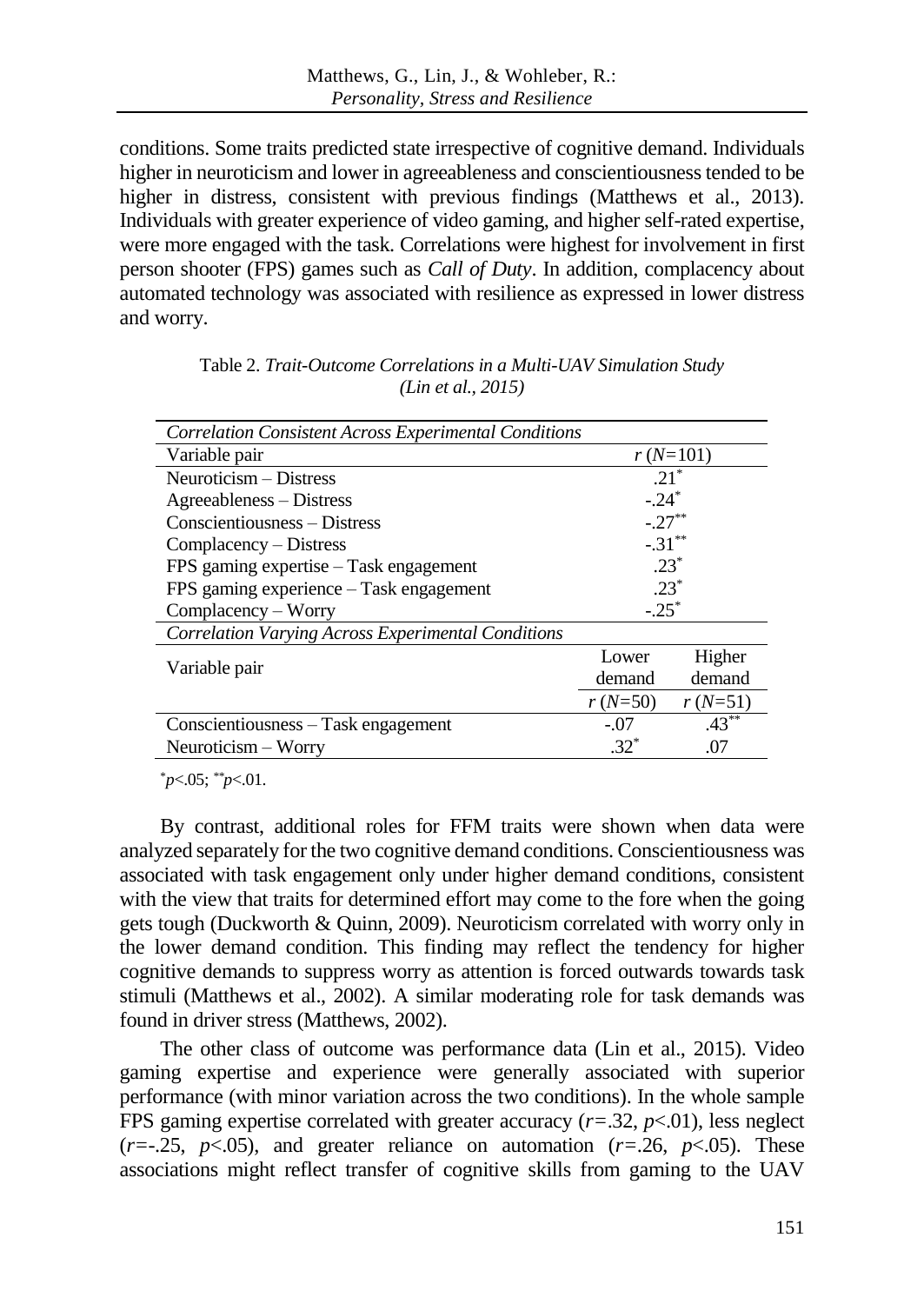simulation, rather than resilience per se, although additional correlational analyses confirmed that higher DSSQ engagement and lower distress were associated with superior performance. These stress state factors are related to attentional resources and multi-tasking respectively (Matthews, 2016a; Matthews et al., 2013), suggesting mediating mechanisms for the impact of resilience factors on performance.

Analyses of the FFM showed a moderator effect of the cognitive demand manipulation. In the high task load condition only, conscientiousness was significantly negatively correlated with neglect  $(r=-.29, p<.05)$ , commensurate with the positive association between conscientiousness and task engagement in this condition. Agreeableness was also associated with lower neglect under high task load  $(r=-.30, p<-.05)$ . The FFM were also associated with reliance on automation only under high task demands. Conscientiousness (*r*=-.37, *p*<.01), agreeableness (*r=*-.35,  $p$ <.05), and extraversion ( $r$ =-.35,  $p$ <.05) all correlated with lower reliance. These findings are somewhat paradoxical, because under high demands it is adaptive to increase reliance on automation that was quite reliable (80%). Possibly, under high stress from cognitive demands, certain individuals prefer taking charge of the situation personally, rather than cede decision-making authority to the automation. The "take charge" response may often be adaptive, but it is counter-productive when automation can actually do the job more effectively.

Thus, Lin et al.'s (2015) data did not substantiate any general resilience factor; instead, different traits predicted different outcome patterns, depending, in some instances, on level of cognitive demand. In particular, while neuroticism predicted higher distress, to a modest degree, this supposedly general stress vulnerability trait did not predict task engagement, or any of the objective measures. An assessment of neuroticism could not adequately gauge UAV operator resilience. As in Wohleber et al.'s (2015) study, multivariate assessment of resilience traits appears to be essential.

#### **Theory: A Cognitive Science Framework**

The TSO model provides a framework for organizing research findings on individual differences in resilience, but it is not itself a theory of how resilience emerges from variation in the stress process. We have touched on mechanisms such as biases in appraisal and coping (Matthews, 2001), emotion-regulation (Wohleber et al., 2015), and attentional resource utilization (Lin et al., 2015). In this section, we provide a more systematic framework that differentiates the multiple processes mediating the impact of resilience factors on stress outcomes.

The challenge is that personality theory frequently raises more questions than answers. Traits correlate with a multitude of processes implicated in stress, at a variety of levels of abstraction from the brain. The spectrum of trait correlates runs from genetic polymorphisms through neural activity to high-level self-regulation, beliefs and values (Matthews, 2008). The higher-level cognitive correlates of traits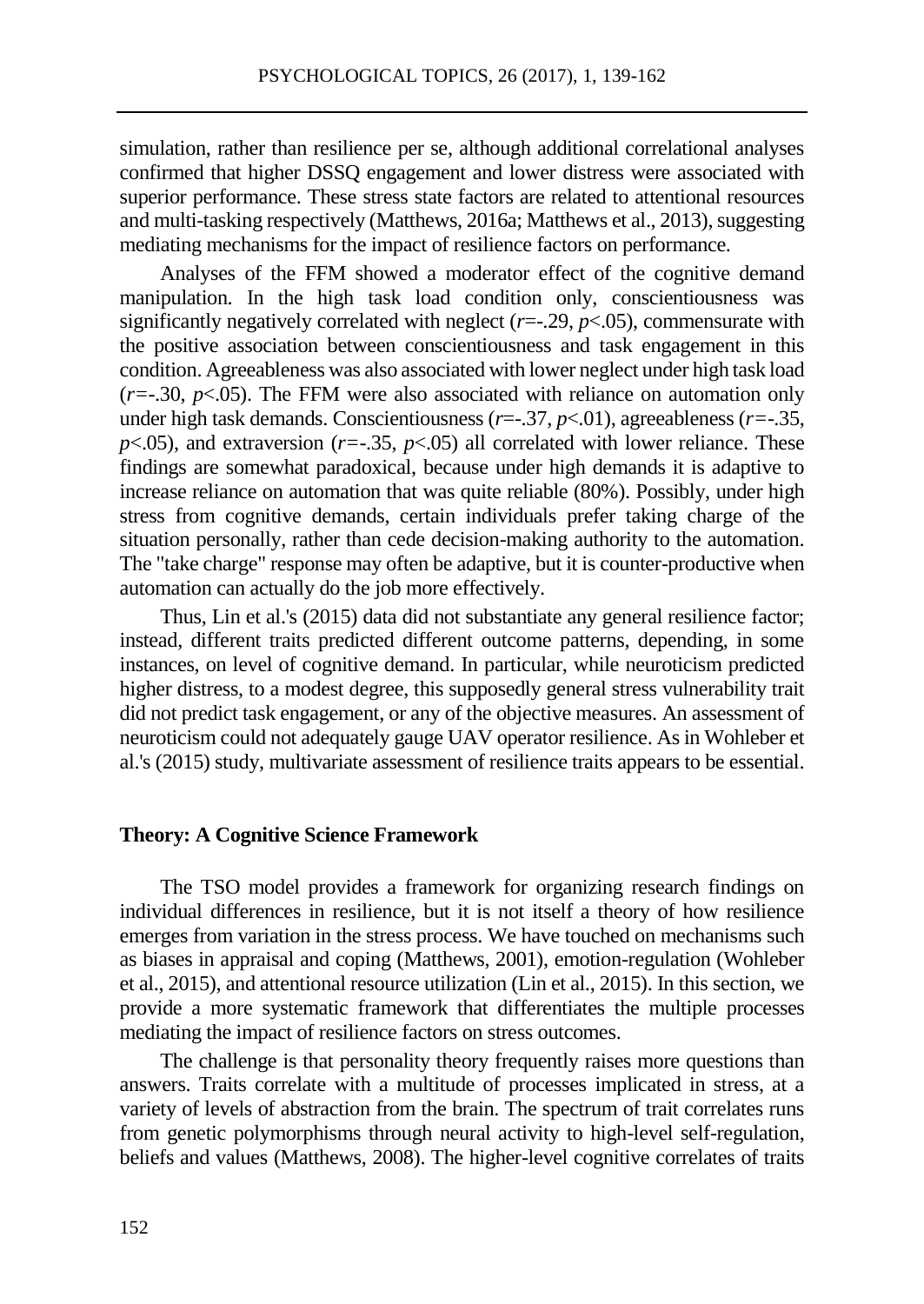are not readily reducible to neural processes (Matthews, 2008, 2016b). To explain a stress vulnerability trait such as neuroticism, the trait researcher could equally well point to sensitivity of brain punishment systems (Corr, 2009), to biased processing of threat stimuli (Eysenck & Derakshan, 2011), or to self-beliefs emphasizing personal vulnerability and lack of competence in coping (Wells & Matthews, 2015).

# *Three Levels of Explanation in Cognitive Science*

Cognitive science provides an explanatory framework for understanding the various, qualitatively different processes that contribute to individual differences in resilience and vulnerability. Specifically, Pylyshyn (1984) distinguished three levels of explanation, each of which is applicable to understanding personality and stress (see Figure 3). The lowest level is that of physical, biological processes. Resilience can in part be attributed to the well-known physiological systems that control stress response such as the hypothalamic-pituitary-adrenocortical (HPA) axis (Ulrich-Lai & Herman, 2009), and, more distally, to inter-individual variability in the relevant genes. Traditionally, traits such as the FFM have been mapped to major brain systems such as those controlling arousal and reward sensitivity (Corr, 2009).





The second level concerns the symbol processing that provides a software-level description of brain functioning, such as rules of grammar in linguistics. The formal processing rules described by Pylyshyn (1984) are a human universal, but people may vary in the "functional architecture" that implements rule-based processing in real time. Traits may be linked to attentional resource availability, working memory capacity, executive processing speed, and other parameters of key cognitive processes (Matthews, 2008). Stress vulnerability might be associated with overload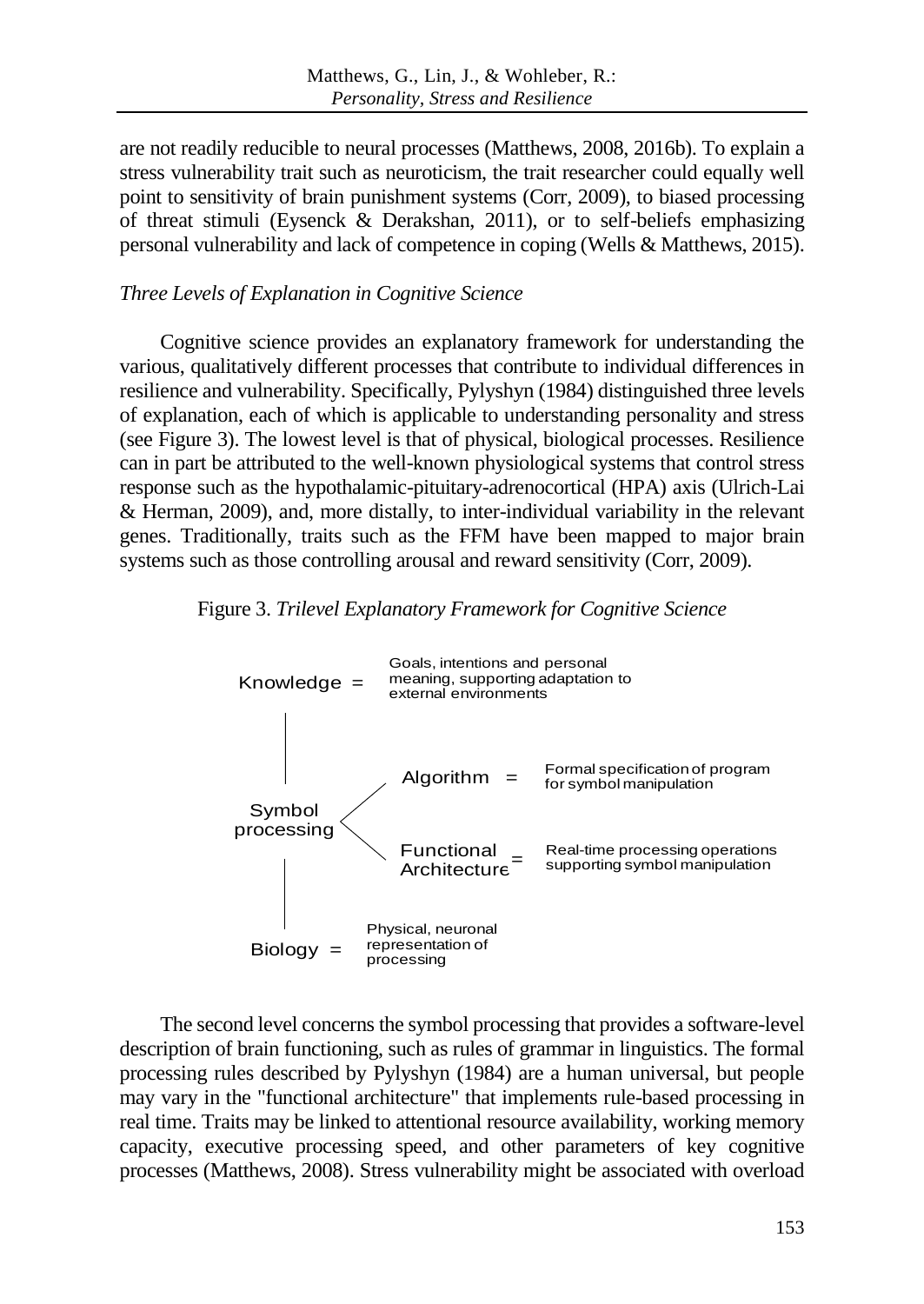of the processing architecture, impairing coping abilities, as well as over-sensitivity to threat. In the longer term, processing limitations may constrain the person's ability to acquire the skills for handling task demands effectively (Matthews, 1999). Resilience is then primarily cognitive, reflecting more efficient processing of threatening events, and the skills supported by that processing.

The third level is called the knowledge level by Pylyshyn (1984) because it refers to the person's understanding of how to accomplish their personal goals. In personality research, theories of the self draw upon this perspective, referring to both processes such as self-verification, and the content of personal beliefs, including the self-schema. Similarly, the transactional theory of stress and emotion (Lazarus, 1999) puts personal meaning at the core of the stress process. Personality may be associated with variation in the meanings attributed to challenging events. The resilient individual appraises demanding events constructively, leading to feasible and effective coping strategies (Matthews et al., 2002).

Thus, from the cognitive science perspective, resilience resides in multiple personal processing attributes that may coincide or diverge within the individual. These attributes are distributed within as well as across levels of explanation. That is, a given resilience trait may relate to multiple, separable parameters of neural functioning, information-processing, and self-knowledge.

#### *Trilevel Perspective on Neuroticism and Stress*

The cognitive science framework provides a novel perspective on neuroticism, as an example of a trait for stress vulnerability vs. resilience. In the Cognitive-Adaptive Theory of personality (Matthews, 2008, 2016b; submitted), the expression of traits in behavior and emotional response reflects multiple, independent processes that serve the adaptive goal associated with the trait, rather than any single master process. That is, the coherence of traits is functional, not structural. Brain-based punishment sensitivity (Corr, 2009) cannot explain all the stress outcomes associated with neuroticism (Matthews, 2004). Individual differences in cognitive process and content that support the goals of self-preservation and anticipation of social threats must also be considered. The various neural and cognitive attributes of the highneuroticism individual support an overarching goal of pre-empting threat through early awareness and avoidance. By contrast, the resilient individual is geared more towards direct management of threat as it becomes concrete (Matthews, 2004). Within this general account, neuroticism is associated (often modestly) with a variety of biases in threat processing at each level of explanation.

*Biological processes.* Neuroticism is identified with brain systems sensitive to punishment (Corr, 2009), centered on the amygdala and other limbic system areas associated with negative emotion. If this istrue, then stressors of all types would tend to active punishment areas more strongly in high neuroticism individuals. The primary response outcomes would be psychophysiological, including outputs from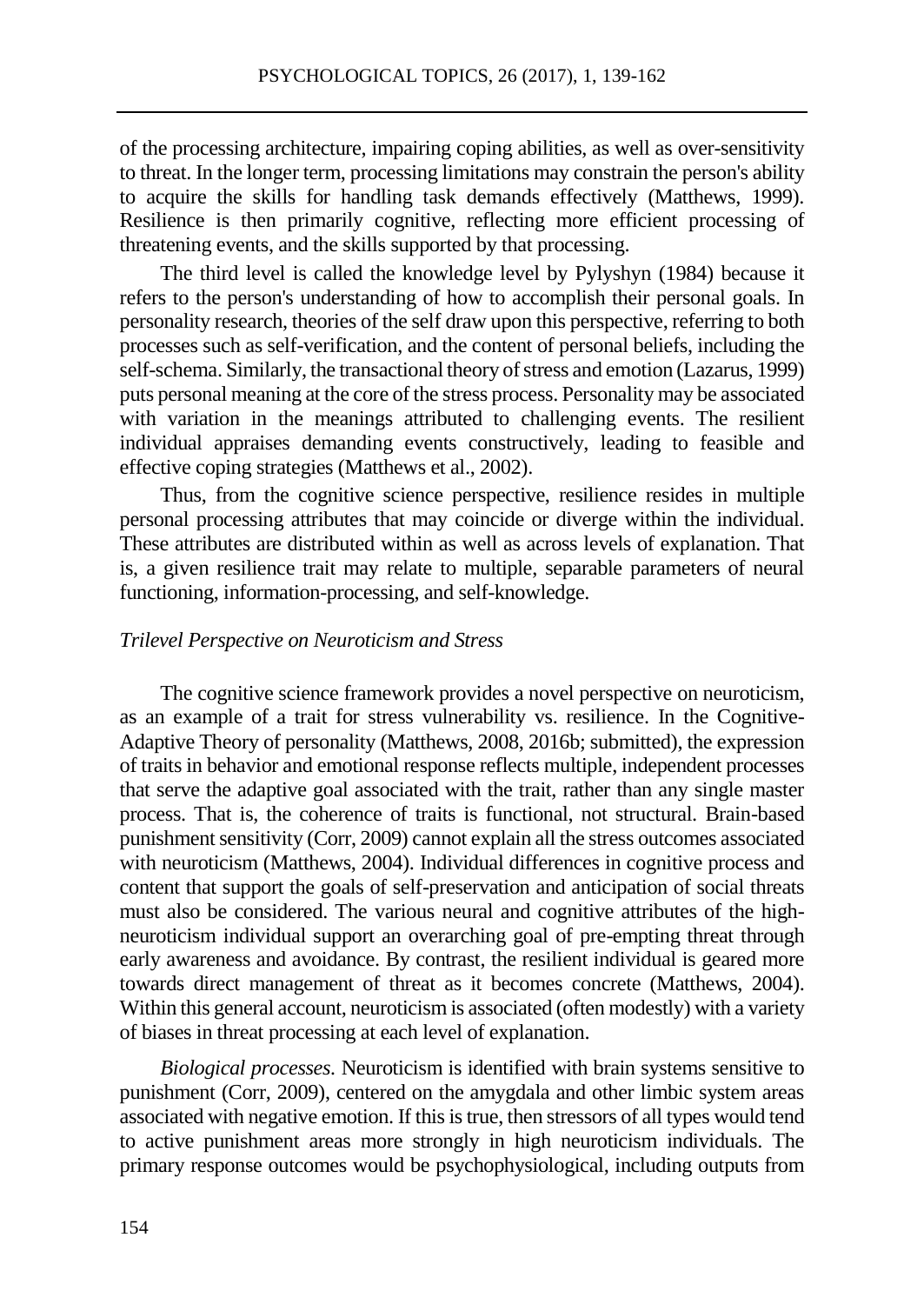sympathetic arousal and HPA activation. In fact, the neurobiology of neuroticism appears to be more complex than this simple account of stress sensitivity; neuroticism does not always moderate physiological stress response as expected (Matthews & Gilliland, 1999).

A recent review (Ormel et al., 2013) provides a more nuanced account of correlates of neuroticism that may be relevant to lowered resilience. Notably, neuroticism is not consistently associated with classical stress responses including general arousability, autonomic reactivity, and HPA reactivity and regulation. Consistent with the TSO perspective, positive results are obtained in some studies, but the experimental conditions required to elicit heightened stress response in high neuroticism individuals remain elusive. The reviews of Ormel et al. (2013) and others (Kennis, Rademaker, & Geuze, 2013; Servaas et al., 2013) find greater support for biological bases for neuroticism from functional neuroimaging studies showing heightened response to negative stimuli in various brain areas (Servaas et al., 2013). Possible candidate mechanisms for greater resilience in low neuroticism individuals include enhanced functional connectivity supporting cognitive control over negative stimuli (Ormel et al., 2013), lower reactivity of the amygdala to punishment signals (Kennis et al., 2013), and reduced fear learning and anticipation of aversive stimuli (Servaas et al., 2013).

*Information processing.* Two broad characteristics of information-processing may limit effective coping with stress in high neuroticism individuals: overall attentional efficiency and selective cognitive bias (Eysenck & Deraskhan, 2011; Wells & Matthews, 2015). First, they may lack attentional capacity or working memory, a deficiency especially detrimental in task performance environments. Second, neuroticism and allied traits such as anxiety bias selective processing of threat stimuli, which may lead to overestimation of threat and maladaptive coping. Evidence for the causal role of amplifying negative affect comes from training studies in which participants practice orienting attention towards or away from threat stimuli. Attentional training produces congruent changes in emotional functioning (MacLeod & Mathews, 2012).

However, similar to neuroscience studies, studies that seek to identify the key parameters controlling differential response to threat provide a more complex picture of individual differences (see Cisler & Koster, 2010; Matthews, 2004, 2008, for reviews). Eysenck and Derakshan (2011) differentiated multiple executive functions supporting cognitive control of attention, and concluded that inhibition of taskirrelevant stimuli may be the most sensitive to anxiety, and working memory updating the least. Cognitive bias may be supported by multiple mechanisms including impaired disengagement from sources of threat and semantic interpretive bias. Both automation and controlled processing mechanisms may be implicated (Cisler & Koster, 2010). That is, if insensitivity to threat promotes resilience, multiple parameters of the cognitive architecture may play a role.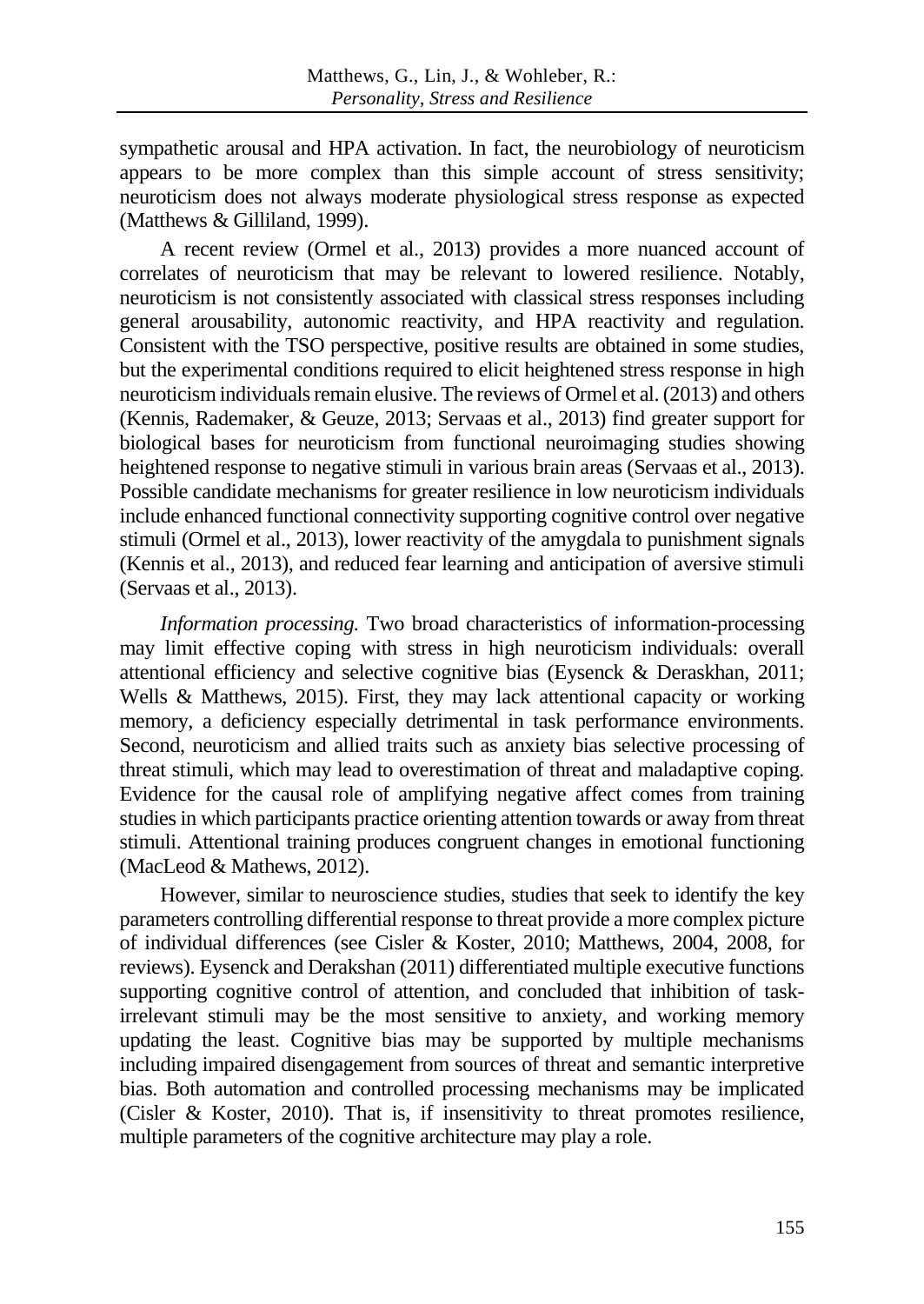*Self-knowledge.* Stress vulnerability may reflect individual differences in the meaning that individuals attribute to events and their personal relevance. Neurotic individuals may be stress-vulnerable because they read threat into innocuous events and they perceive themselves as ineffective in coping (Wells & Matthews, 2015). Processing biases are likely to shape self-knowledge but self-beliefs cannot be directly reduced to parameters of the cognitive architecture.

As always, multiple mechanisms appear to be implicated. There may be biases in both high-level appraisals such as judgments of personal vulnerability, and in preferences for coping through strategies such as self-blame and avoidance of feared situations (Matthews, 2004). A key role is played by metacognitions: the meanings the person attributes to their own interior mental life. For example, appraising negative thoughts and imagery as directly harmful and/or beyond personal control contributes to anxiety (Wells & Matthews, 2015). In the UAV context, Wohleber et al. (2015) confirmed the importance of metacognitive traits in predicting stress response to negative feedback. By contrast, the resilient individual is not overly concerned by negative thoughts, facilitating effective emotion-regulation.

*Integration of multiple explanations.* The cognitive science perspective thus suggests that the emotionally stable (low neuroticism) individual may draw mental strength from multiple sources, ranging from reduced neural response to threat to constructive appraisal and adaptive coping. In terms of the TSO framework, different traits may correspond to different admixtures of the various sources of resilience. However, the framework also reminds us of the importance of context; individual differences may be stressor-specific. High neuroticism individuals may be especially vulnerable to social threat. For example, in the performance context, Guznov, Matthews, and Warm (2010) found that neuroticism was most strongly linked to emotional stress when the person was placed in a supervisory role requiring effective direction of a team member. Explanatory mechanisms become more contextualized at higher levels of explanation. Self-knowledge typically refers to beliefs about personal efficacy within a particular context (Bandura, 1994). Thus, a UAV operator might be confident in her competence to respond appropriately to enemy units, but lack confidence in dealing with an uncooperative team-mate.

A final issue is the emphasis of cognitive-adaptive theory on contextualized skills in managing stressors (Matthews, 1999). Neurological threat insensitivity, effective cognitive control of attention, and positive self-beliefs may all promote resilience in the UAV operator. However, the more proximal influences will be skills for handling potential stressors, such as knowing how to route the vehicle away from danger, or how to elicit cooperation from an obstructive team-mate. The processing attributes of traits operate indirectly, through enhancing or limiting acquisition of the contextualized skills necessary to succeed in the environments to which the trait is relevant.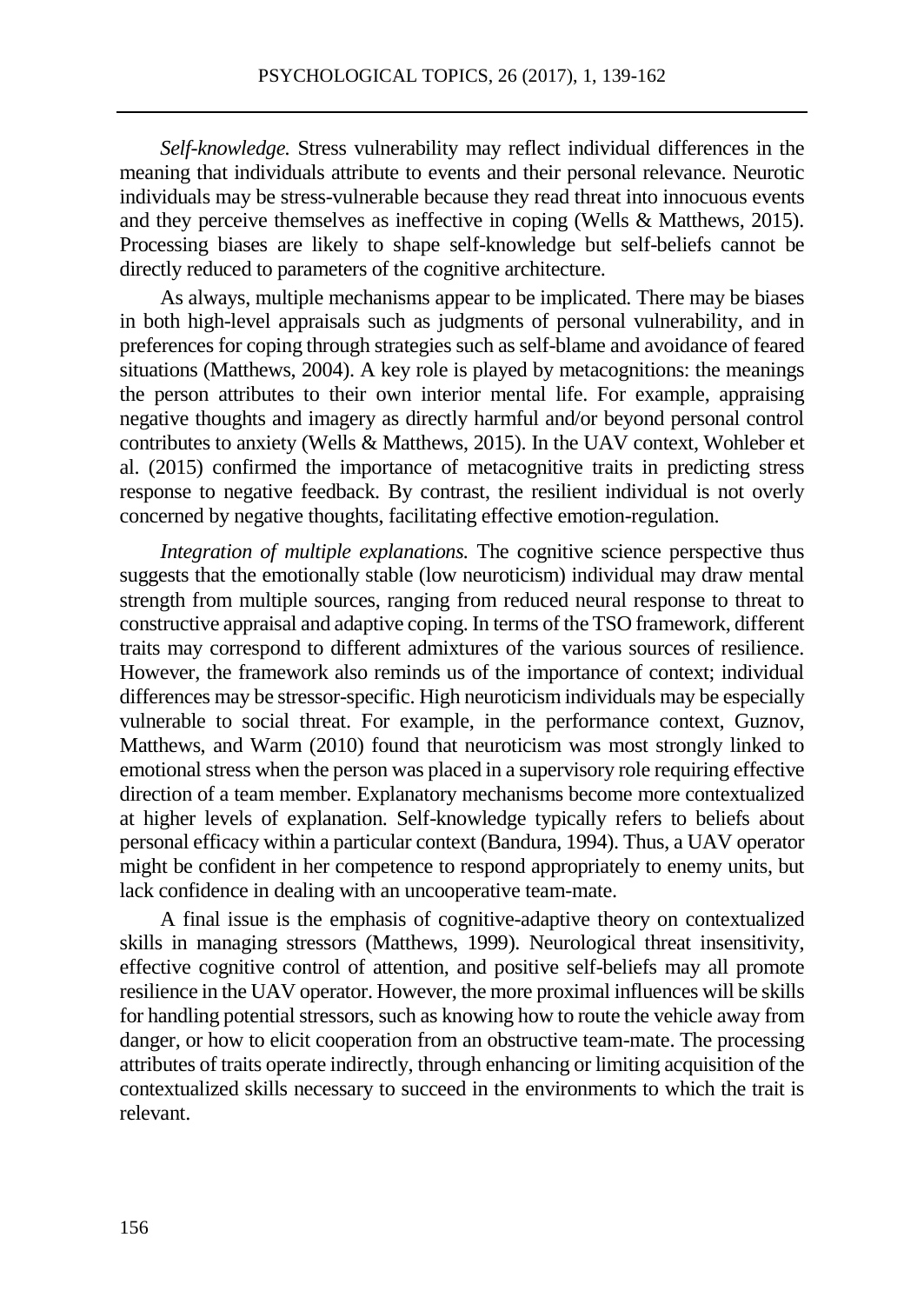# **Conclusions**

Resilience is a critical but misunderstood element of personality. It is tempting but wrong to think of individuals as varying along a single continuum contrasting resilience with stress vulnerability. We have discussed two failings of a unitary conception of personal resilience. First, traits for resilience, stressors, and outcomes are all multifaceted, requiring a more fine-grained account of research findings. The TSO framework systematically maps the role of resilience traits across multiple domains and contexts. Second, multiple mechanisms mediate the impacts of traits on stress response. Within cognitive-adaptive theory (Matthews, 2008), trait effects are distributed across individual differences in neural functioning, informationprocessing parameters, and high-level self-knowledge. Understanding resilience requires identification of the processes and skills critical for adaptation within specific contexts.

The challenge of working with new technologies illustrate the need to consider resilience traits contextually. Task such as operating unmanned vehicles introduce some stressors that are common to multiple contexts, such as coping with negative feedback, and some that are more specific, such as managing imperfect automated targeting. Evaluating adaptation to stressors requires attention to multiple outcomes, including subjective and objective stress response metrics, performance accuracy, and reliance on automation. Consistent with the TSO framework, we saw from empirical studies (Lin et al., 2015; Wohleber et al., 2015) that multiple factors are important for predicting response, depending on the stressor and outcome measure. Predictors included FFM dimensions, more narrowly-defined resilience and vulnerability traits, and characteristics specific to technology, such as automation complacency and video gaming experience.

Significant issues remain for developing a fully multivariate understanding of resilient personality. One is simply the complexity associated with the multiplicity of relevant traits, stressors and outcomes, even with a limited domain. As in stress research generally (Matthews, 2001) a focus on underlying mechanisms that generalize across traits and stressors is necessary to build a manageable science of the area. A second issue is that investigating each level of mechanism specified by cognitive science has its own methodological challenges. Neuroscience studies are often limited by small *Ns*, heterogeneity in samples, and large variations in methods (Ormel et al., 2013), whereas studies of self-knowledge tend to be over-reliant on self-report and vulnerable to proliferation of poorly differentiated constructs (Matthews et al., 2009). A final issue is the dynamic nature of the transactional model of stress (Lazarus, 1999; Matthews, 2001). The T <sup>2</sup>SO perspective accommodates time and the interplay between stress processes in understanding resilience.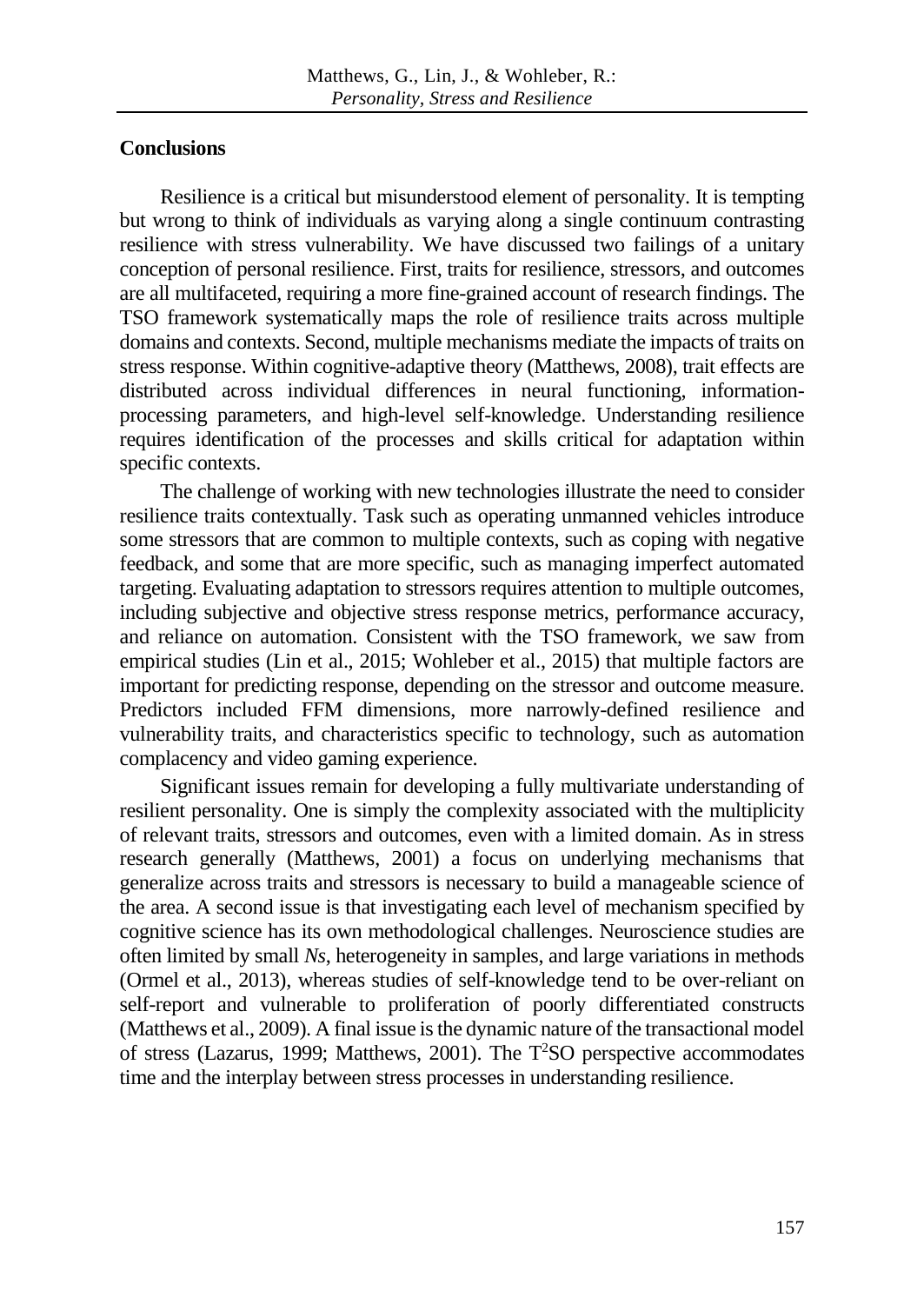#### **References**

- AERA, APA, NCME (American Educational Research Association, American Psychological Association, & National Council on Measurement in Education). (1999). *Standards for educational and psychological tests.* Washington, DC: AERA.
- Ahern, N.R., Kiehl, E.M., Lou Sole, M., & Byers, J. (2006). A review of instruments measuring resilience. *Issues in Comprehensive Pediatric Nursing*, *29*, 103-125.
- Bandura, A. (1994). *Self-efficacy*. New York: Wiley.
- Bartone, P.T. (2006). Resilience under military operational stress: Can leaders influence hardiness?. *Military Psychology*, *18*, S131-S148.
- Bureau d'Enquêtes et d'Analyse. (2012). *Rapport final - Accident survenu le 1er juin 2009 à l'Airbus A330-203 immatriculé F-GZCP exploité par Air France vol AF 447 Rio de Janeiro - Paris.* Tech. rep., République Française, Ministère de l'Ecologie, du Développement durable et de l'Énergie.
- Carver, C.S., & Connor-Smith, J. (2010). Personality and coping. *Annual Review of Psychology*, *61*, 679-704.
- Cisler, J.M., & Koster, E.H. (2010). Mechanisms of attentional biases towards threat in anxiety disorders: An integrative review. *Clinical Psychology Review*, *30*, 203-216.
- Connor, K.M., & Davidson, J.R. (2003). Development of a new resilience scale: The Connor‐Davidson resilience scale (CD‐RISC). *Depression and Anxiety*, *18*, 76-82.
- Corr, P. (2009) The reinforcement sensitivity theory of personality. In P. Corr & G. Matthews (Eds.), *The Cambridge handbook of personality psychology* (pp. 347-376). Cambridge: Cambridge University Press.
- Cummings, M.L., Clare, A., & Hart, C. (2010). The role of human-automation consensus in multiple unmanned vehicle scheduling. *Human Factors*, *52*, 17-27.
- Davydov, D.M., Stewart, R., Ritchie, K., & Chaudieu, I. (2010). Resilience and mental health. *Clinical Psychology Review*, *30*, 479-495.
- Duckworth, A.L., & Quinn, P.D. (2009). Development and validation of the Short Grit Scale (GRIT-S). *Journal of Personality Assessment*, *91*, 166-174.
- Edward, K.L., & Warelow, P. (2005). Resilience: When coping is emotionally intelligent. *Journal of the American Psychiatric Nurses Association*, *11*, 101-102.
- Edwards, J.R., & Bagozzi, R.P. (2000). On the nature and direction of relationships between constructs and measures. *Psychological Methods, 5*, 155-174.
- Emo, A.K., Matthews, G., & Funke, G.J. (2016). The slow and the furious: Anger, stress and risky passing in simulated traffic congestion. *Transportation Research Part F: Traffic Psychology and Behaviour*, *42*, 1-14.
- Endler, N.S., Parker, J.D., Bagby, R.M., & Cox, B.J. (1991). Multidimensionality of state and trait anxiety: Factor structure of the Endler Multidimensional Anxiety Scales. *Journal of Personality and Social Psychology*, *60*, 919-926.
- Eschleman, K.J., Bowling, N.A., & Alarcon, G.M. (2010). A meta-analytic examination of hardiness. *International Journal of Stress Management*, *17*, 277-307.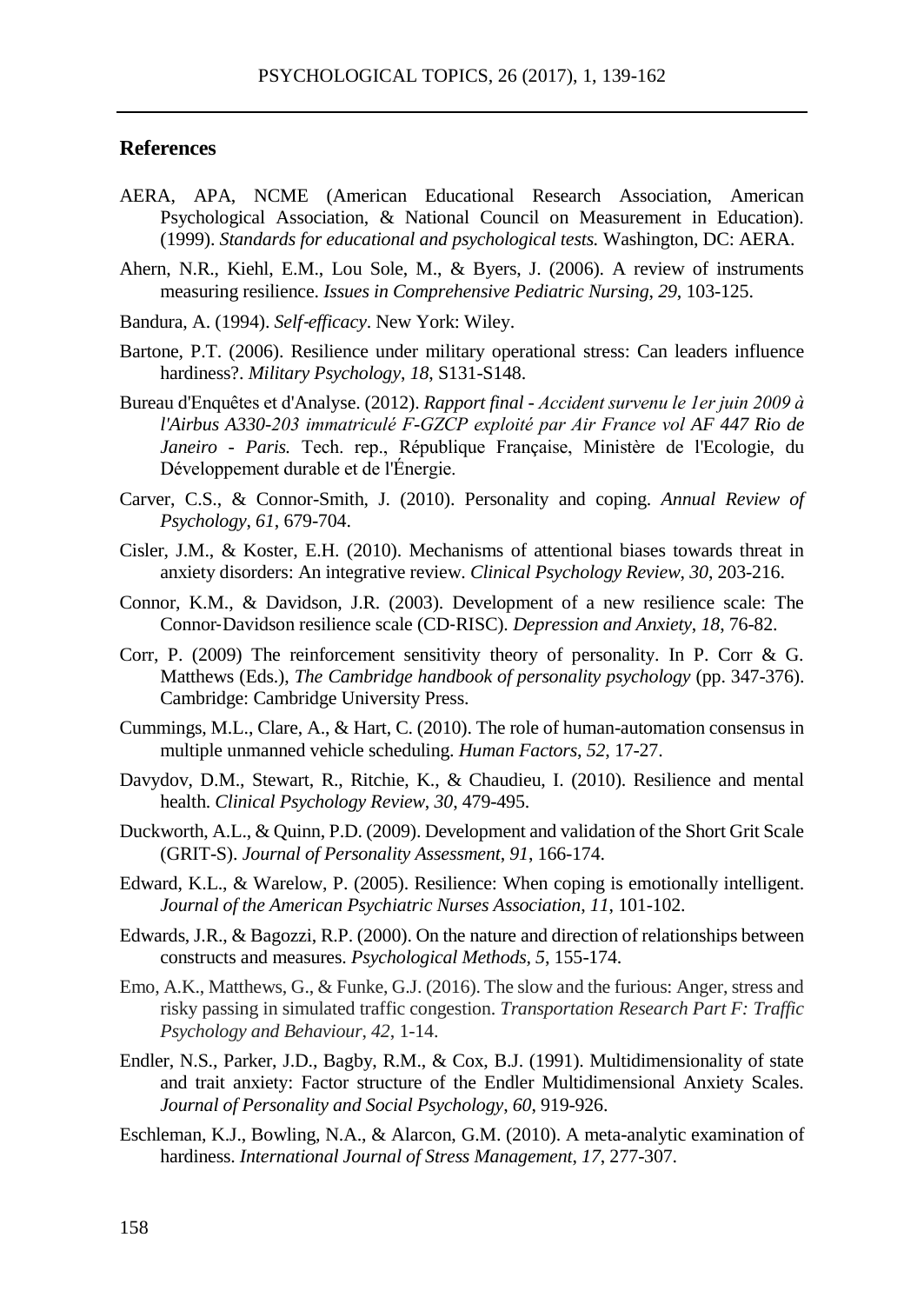- Eysenck, M.W., & Derakshan, N. (2011). New perspectives in attentional control theory. *Personality and Individual Differences*, *50,* 955-960.
- Fredrickson, B.L. (2004). The broaden-and-build theory of positive emotions. *Philosophical Transactions-Royal Society of London Series B Biological Sciences*, *359*, 1367-1378.
- Goodwin, L.D., & Leech, N.L. (2003). The meaning of validity in the new standards for educational and psychological testing: Implications for measurement courses. *Measurement and Evaluation in Counseling and Development*, *36*, 181-192.
- Guznov, S., Matthews, G., Funke, G., & Dukes, A. (2011). Use of the RoboFlag synthetic task environment to investigate workload and stress responses in UAV operation. *Behavior Research Methods, 43,* 771-780.
- Guznov, S., Matthews, G., & Warm, J. (2010). Team member personality, performance and stress in a RoboFlag synthetic task environment. *Proceedings of the Human Factors and Ergonomics Society Annual Meeting, 54, 1*679-1683.
- Hockey, G.R.J. (1985). A state control theory of adaptation to stress and individual differences in stress management. In G.R.J. Hockey, A.W.K. Gaillard, & M. Coles (Eds.), *Energetics and human information processing* (pp. 285-298). Dordrecht: Martinus Nijhoff.
- Kennis, M., Rademaker, A.R., & Geuze, E. (2013). Neural correlates of personality: An integrative review. *Neuroscience & Biobehavioral Reviews*, *37*, 73-95.
- Klein, J., Moon, Y., & Picard, R.W. (2002). This computer responds to user frustration: Theory, design, and results. *Interacting with Computers*, *14*, 119-140.
- Kobasa, S.C., Maddi, S.R., & Kahn, S. (1982). Hardiness and health: A prospective study. *Journal of Personality and Social Psychology*, *42*, 168-177.
- Lahey, B.B. (2009). Public health significance of neuroticism. *American Psychologist*, *64*, 241-256.
- Lazarus, R.S. (1999). *Stress and emotion: A new synthesis*. New York: Springer.
- Lin, J., Wohleber, R., Matthews, G., Chiu, P., Calhoun, G., Ruff, H., & Funke, G. (2015). Video game experience and gender as predictors of performance and stress during supervisory control of multiple Unmanned Aerial Vehicles. *Proceedings of the Human Factors and Ergonomics Society Annual Meeting*, *59*, 746-750.
- Maddi, S.R. (2016). Hardiness as a pathway to resilience under stress. In U. Kumar (Ed.), *The Routledge international handbook of psychosocial resilience* (pp. 104-110). London: Routledge.
- MacLeod, C., & Mathews, A. (2012). Cognitive bias modification approaches to anxiety. *Annual Review of Clinical Psychology*, *8*, 189-217.
- Masten, A.S., & Wright, M.O. (2009). Resilience over the lifespan: Developmental perspectives on resistance, recovery, and transformation. In J.W. Reich, A.J. Zautra, & J.S. Hall (Eds.), *Handbook of adult resilience* (pp. 213-237). New York: Guilford.
- Matthews, G. (1999). Personality and skill: A cognitive-adaptive framework. In P.L. Ackerman, P.C. Kyllonen, & R.D. Roberts (Eds.), *The future of learning and individual differences research: Processes, traits, and content* (pp. 251-270)*.* Washington, DC: APA.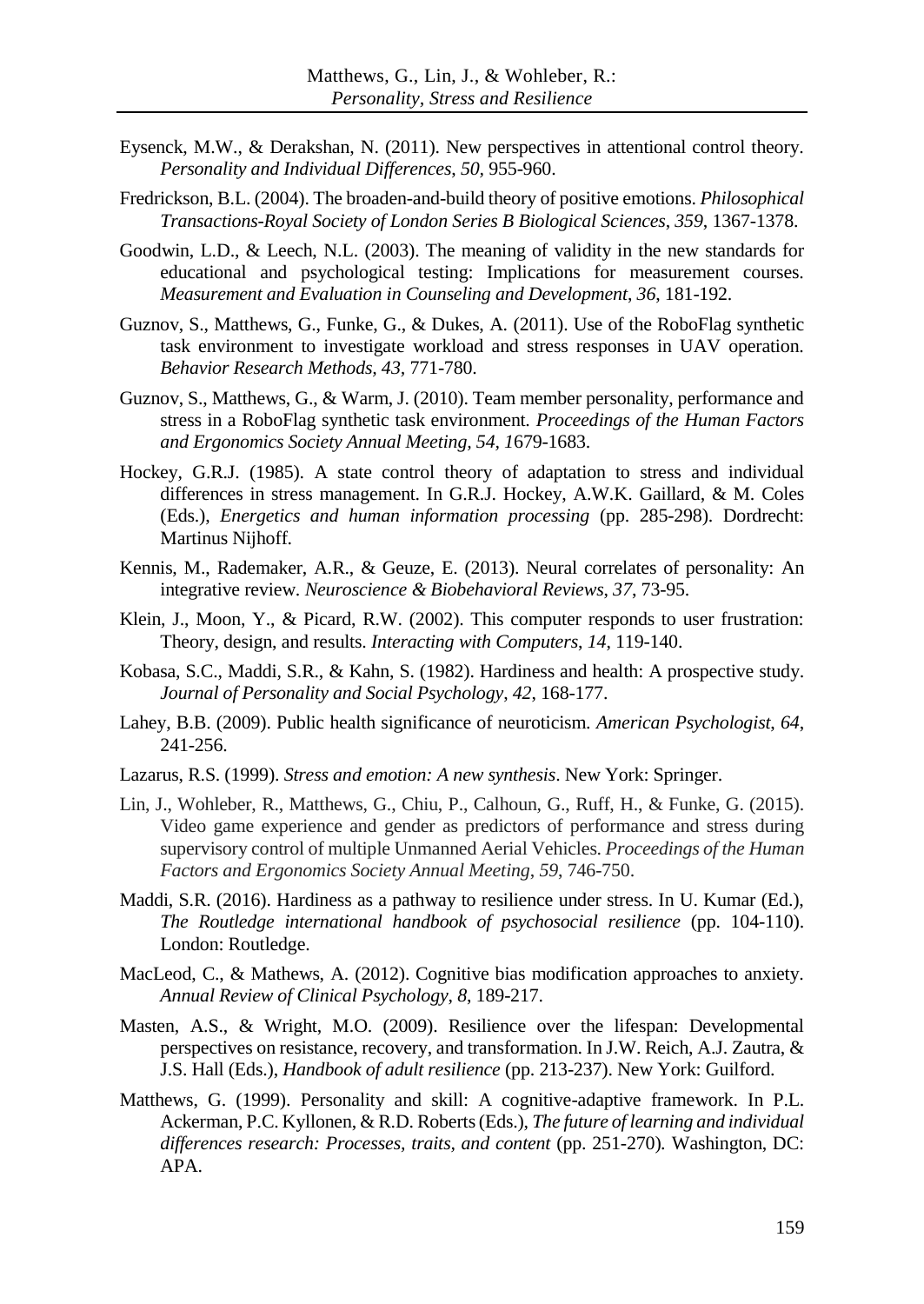- Matthews, G. (2001). Levels of transaction: A cognitive science framework for operator stress. In P.A. Hancock & P.A. Desmond (Eds.), *Stress, workload and fatigue* (pp. 5- 33). Mahwah, NJ: Lawrence Erlbaum.
- Matthews, G. (2002). Towards a transactional ergonomics for driver stress and fatigue. *Theoretical Issues in Ergonomics Science, 3,* 195-211.
- Matthews, G. (2004). Neuroticism from the top down: Psychophysiology and negative emotionality. In R. Stelmack (Ed.), *On the psychobiology of personality: Essays in honor of Marvin Zuckerman* (pp. 249-266). Amsterdam: Elsevier.
- Matthews, G. (2008). Personality and information processing: A cognitive-adaptive theory. In G.J. Boyle, G. Matthews, & D.H. Saklofske (Eds.), *Handbook of personality theory and testing: Volume 1: Personality theories and models* (pp. 56-79). Thousand Oaks, CA: Sage.
- Matthews, G. (2016a). Multidimensional profiling of task stress states for human factors: A brief review. *Human Factors, 58*, 801-813.
- Matthews, G. (2016b). Traits, cognitive processes and adaptation: An elegy for Hans Eysenck's personality theory. *Personality and Individual Differences*, *103*, 61-67.
- Matthews, G., Davies, D.R., Westerman, S.J., & Stammers, R.B. (2000). *Human performance: Cognition, stress and individual differences.* London: Psychology Press.
- Matthews, G., Deary, I.J., & Whiteman, M.C. (2009). *Personality traits*(3rd ed.). Cambridge: Cambridge University Press.
- Matthews, G., Desmond, P.A., Joyner, L.A., & Carcary, B. (1997). A comprehensive questionnaire measure of driver stress and affect. In E. Carbonell Vaya & J.A. Rothengatter (Eds.), *Traffic and transport psychology: Theory and application* (pp. 317-324)*.* Amsterdam: Pergamon.
- Matthews, G., & Gilliland, K. (1999). The personality theories of H.J. Eysenck and J.A. Gray: A comparative review. *Personality and Individual Differences, 26,* 583-626.
- Matthews, G., Reinerman-Jones, L.E., Barber, D.J., & Abich, J. (2015) The psychometrics of mental workload: Multiple measures are sensitive but divergent. *Human Factors, 57*, 125-143.
- Matthews, G., Reinerman-Jones, L.E., Barber, D.J., Teo, G., Wohleber, R.W., Lin, J., & Panganiban, A.R. (2016). Resilient autonomous systems: Challenges and solutions. In *Resilience Week (RWS), 2016* (pp. 208-213). IEEE.
- Matthews, G., Szalma, J., Panganiban, A.R., Neubauer, C., & Warm, J.S. (2013). Profiling task stress with the Dundee Stress State Questionnaire. In L. Cavalcanti & S. Azevedo (Eds.), *Psychology of stress: New research* (pp. 49-90). Hauppage, NY: Nova Science.
- Matthews, G., Tsuda, A., Xin, G., & Ozeki, Y. (1999). Individual differences in driver stress vulnerability in a Japanese sample. *Ergonomics, 42,* 401-415*.*
- Matthews, G., Zeidner, M., & Roberts, R. (2002). *Emotional intelligence: Science and myth*. Cambridge, MA: MIT Press.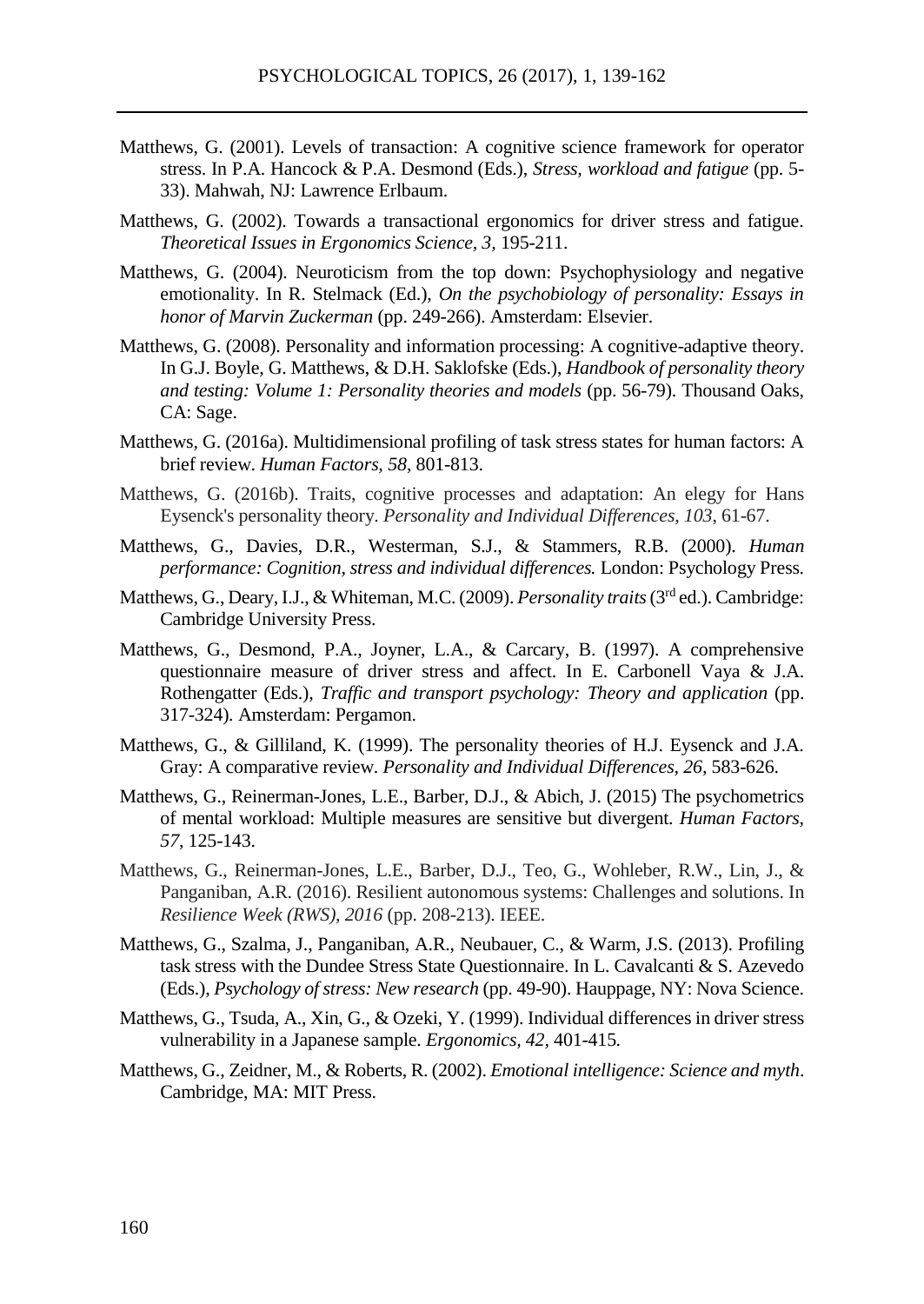- McCrae, R.R., & Costa, P.T., Jr. (2008). Empirical and theoretical status of the Five-Factor Model of personality traits. In G. Boyle, G. Matthews, & D. Saklofske (Eds.), *Sage handbook of personality theory and assessment* (Vol. 1, pp. 273-294). Los Angeles: Sage.
- Mikolajczak, M., Roy, E., Luminet, O., Fillée, C., & de Timary, P. (2007). The moderating impact of emotional intelligence on free cortisol responses to stress. *Psychoneuroendocrinology*, *32*, 1000-1012.
- Ormel, J., Jeronimus, B.F., Kotov, R., Riese, H., Bos, E.H., Hankin, B., ... Oldehinkel, A.J. (2013). Neuroticism and common mental disorders: Meaning and utility of a complex relationship. *Clinical Psychology Review*, *33*, 686-697.
- Panganiban, A.R., & Matthews, G. (2014). Executive functioning protects against stress in UAV simulation. *Proceedings of the Human Factors and Ergonomics Society Annual Meeting, 58,* 994-998.
- Pangallo, A., Zibarras, L., Lewis, R., & Flaxman, P. (2015). Resilience through the lens of interactionism: A systematic review. *Psychological Assessment*, *27*, 1-20.
- Powell, A.L. (2013). Computer anxiety: Comparison of research from the 1990s and 2000s. *Computers in Human Behavior*, *29*, 2337-2381.
- Pylyshyn, Z.W. (1984). *Computation and cognition*. Cambridge, MA: MIT press.
- Reich, J.W., Zautra, A.J., & Hall, J.S. (Eds.). (2010). *Handbook of adult resilience*. New York: Guilford Press.
- Roseborough, J.E., & Wiesenthal, D.L. (2014). Roadway justice–Making angry drivers, happy drivers. *Transportation Research Part F: Traffic Psychology and Behaviour*, *24*, 1-7.
- Sarubin, N., Wolf, M., Giegling, I., Hilbert, S., Naumann, F., Gutt, D., ... Bühner, M. (2015). Neuroticism and extraversion as mediators between positive/negative life events and resilience. *Personality and Individual Differences*, *82*, 193-198.
- Saucier, G. (2002). Orthogonal markers for orthogonal factors: The case of the Big Five. *Journal of Research in Personality*, *36*, 1-31.
- Schaefer, K.E., & Scribner, D.R. (2015). Individual differences, trust, and vehicle autonomy: A pilot study. *Proceedings of the Human Factors and Ergonomics Society Annual Meeting, 59,* 786-790.
- Selye, H. (1956). *The stress of life*. New York: McGraw-Hill.
- Servaas, M.N., van der Velde, J., Costafreda, S.G., Horton, P., Ormel, J., Riese, H., & Aleman, A. (2013). Neuroticism and the brain: A quantitative meta-analysis of neuroimaging studies investigating emotion processing. *Neuroscience & Biobehavioral Reviews*, *37*, 1518-1529.
- Stolarski, M., & Matthews, G. (2016). Time perspectives predict mood states and satisfaction with life over and above personality. *Current Psychology*, *35*, 516-526.
- Tolegenova, A.A., Kustubayeva, A.M., & Matthews, G. (2014). Trait meta-mood, gender and EEG response during emotion-regulation. *Personality and Individual Differences, 65,* 75-80.